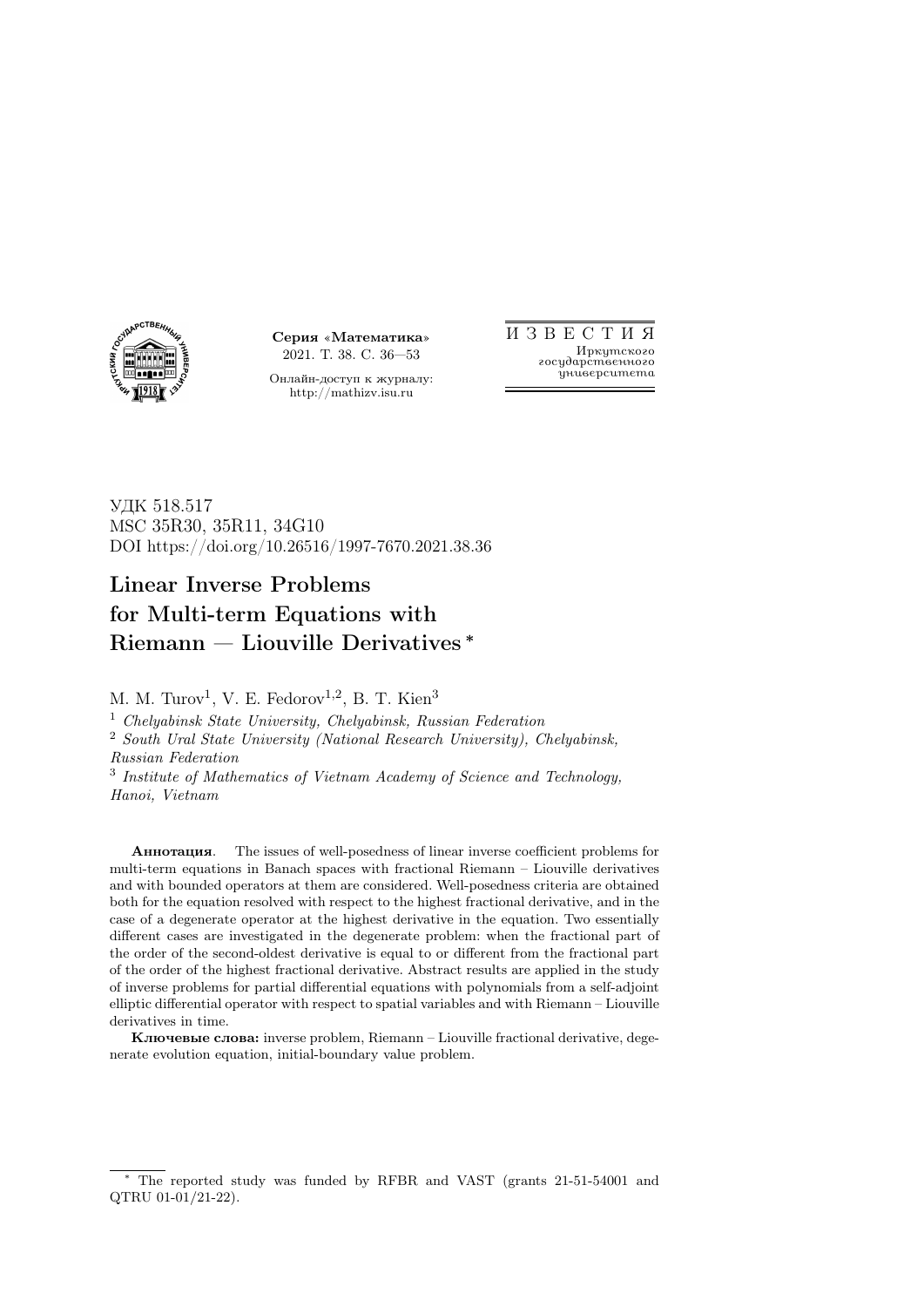# 1. Introduction

Problems for differential equations with unknown coefficients and overdetermination conditions, which are called inverse or inverse coefficient problems, play an important role in many applied research, when the nature of the process is known (the form of the equation of its dynamics is given), some of its parameters are not available for the direct measurement (unknown coefficients), but can be determined using additional measurements of the available parameters (setting overdetermination conditions) [21]. Among the studies of inverse problems for first order differential equations in Banach spaces in addition to the works of A. I. Prilepko, we note the works of I. V. Tikhonov, Yu. S. Eidelman [5], M. V. Falaleev [7], M. Al-Horani, A. Favini [11], S. G. Pyatkov [4]. In recent years, works on the study of inverse problems for equations with fractional derivatives  $[1; 8; 9; 12-14; 20]$  have appeared.

Multi-term fractional equations are of great interest to researchers [16; 18; 19]. For the multi-term equations with Riemann – Liouville derivatives unusual properties were revealed even in the scalar case [2; 15; 17]. In particular, the initial value problem of Cauchy type for such equations is solvable only if the initial conditions are given only for fractional derivatives of sufficiently large order [3; 10].

In this paper, for multi-term equations in Banach spaces with Riemann – Liouville derivatives and with bounded operators at them, we consider wellposedness issues for linear inverse problems with an unknown coefficient which is independent of time. In this case, the integral overdetermination condition with the Riemann – Stieltjes integral is used, which includes, as a partial case, the overdetermination condition at a fixed point of time. Both the equations resolved with respect to the highest derivative and equations with a degenerate operator at the highest derivative are considered. In the first case, conditions of the Cauchy type are specified, in the second, the initial conditions have a complex form and depend on the orders of the derivatives from the equation.

In the second section, a criterion for the well-posedness of the inverse problem for the equation in a Banach space, solved with respect to the highest Riemann – Liouville derivative, with bounded operators at the derivatives is obtained. In the third section, the inverse coefficient problem for the equation with a degenerate operator  $L$  at the highest derivative is reduced to a system of two inverse problems on subspaces for equations solved with respect to the highest derivative, under the condition that the operator at the second-highest derivative is  $(L, 0)$ -bounded. Two essentially different cases are considered: when the fractional part of the order of the second derivative coincides with the fractional part of the order of the highest derivative and when it differs (see [10]). For each case, a criterion for the correctness of the inverse problem is obtained. The fourth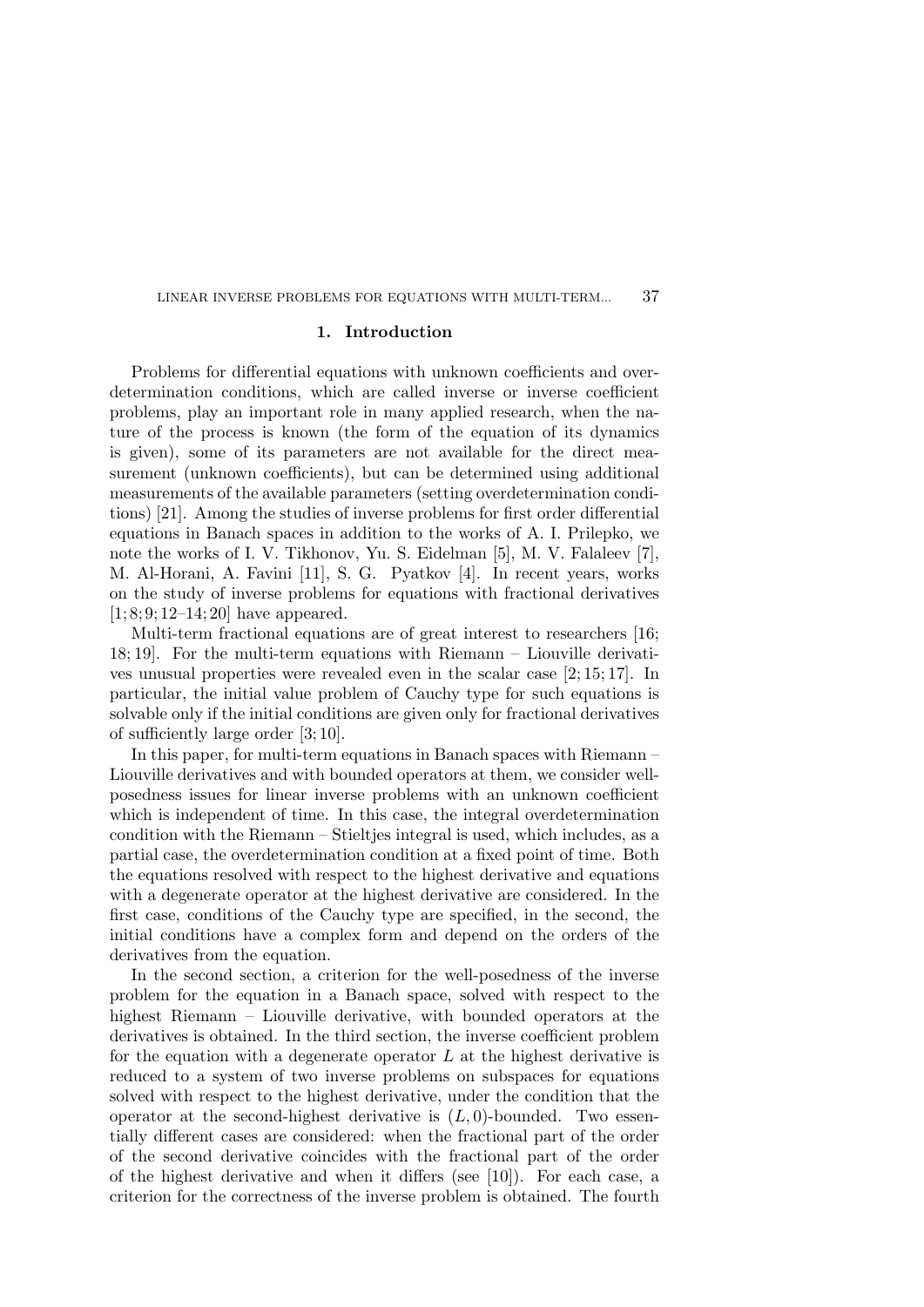section contains applications of obtained abstract results to the study of the inverse problem for an equation with polynomials with respect to a selfadjoin elliptic differential operator in spatial variables and with Riemann – Liouville time derivatives in both the nondegenerate and degenerate cases.

#### 2. Nondegenerate inverse problem

Let  $\mathcal Z$  be a Banach space, by  $\mathcal L(\mathcal Z)$  denote the Banach space of linear bounded operators in  $\mathcal{Z}, \mathbb{R}_+ := \{a \in \mathbb{R} : a > 0\}, h : \mathbb{R}_+ \to \mathcal{Z}.$  For  $\beta > 0$ denote the Riemann – Liouville integral

$$
J_t^{\beta}h(t):=\frac{1}{\Gamma(\beta)}\int\limits_0^t(t-s)^{\beta-1}h(s)ds.
$$

By  $J_t^0$  we denote the identity operator. Let  $\alpha > 0$ ,  $m := [\alpha]$  be the smallest integer, which is greater or equal to  $\alpha$ ,  $D_t^m$  is the usual derivative of the order  $m \in \mathbb{N}$ ,  $D_t^{\alpha}$  is the fractional Riemann – Liouville derivative, i. e.  $D_t^{\alpha}h(t) := D_t^m J_t^{m-\alpha}h(t)$ . At  $\beta < 0$  we will use the notation  $D_t^{\beta}h(t) :=$  $J_t^{-\beta}h(t)$ .

Consider the nondegenerate equation, i. e. the equation, resolved with respect to the highest derivative

$$
D_t^{\alpha} z(t) = \sum_{j=1}^{m-1} A_j D_t^{\alpha - m + j} z(t) + \sum_{l=1}^n B_l D_t^{\alpha_l} z(t) + \sum_{s=1}^r C_s J_t^{\beta_s} z(t) + \varphi(t) u,
$$
\n(2.1)

with  $t \in (0, T]$ , where  $0 < \alpha_1 < \alpha_2 < \cdots < \alpha_n < \alpha$ ,  $m_l := \lceil \alpha_l \rceil$ ,  $m := \lceil \alpha \rceil$ ,  $\alpha_l - m_l \neq \alpha - m, l = 1, 2, \ldots, n, \beta_1 > \beta_2 > \cdots > \beta_r \geq 0$ , operators  $A_j$ ,  $j = 1, 2, \ldots, m - 1, B_l, l = 1, 2, \ldots, n, C_s, s = 1, 2, \ldots, r$ , are linear and bounded in the Banach space  $\mathcal{Z}$ , and  $\varphi \in C((0,T];\mathbb{R}) \cap L_1(0,T;\mathbb{R}), u \in \mathcal{Z}$ .

Let  $\underline{\alpha} := \max\{\alpha_l : l \in \{1, 2, \ldots, n\}, \alpha_l - m_l < \alpha - m\}, \underline{m} = [\underline{\alpha}],$  $\overline{\alpha} := \max\{\alpha_l : l \in \{1, 2, \ldots, n\}, \, \alpha_l - m_l > \alpha - m\}, \, \overline{m} = \lceil \overline{\alpha} \rceil.$  We denote by  $m^* := \max\{m-1,\overline{m}\}\$ the defect of the Cauchy type problem for the equation (2.1) [10]. Then the initial conditions of the Cauchy type have the form

$$
D_t^{\alpha-m+k}z(0) = z_k, \ k = m^*, m^* + 1, \dots, m - 1.
$$
 (2.2)

The overdetermination condition for the inverse problem take in the form

$$
\int_{0}^{T} z(t)d\mu(t) = z_T,
$$
\n(2.3)

where  $\mu$  has a bounded variation on the segment  $[0, T]$ . The integral is understood as a vector integral of Riemann – Stieltjes.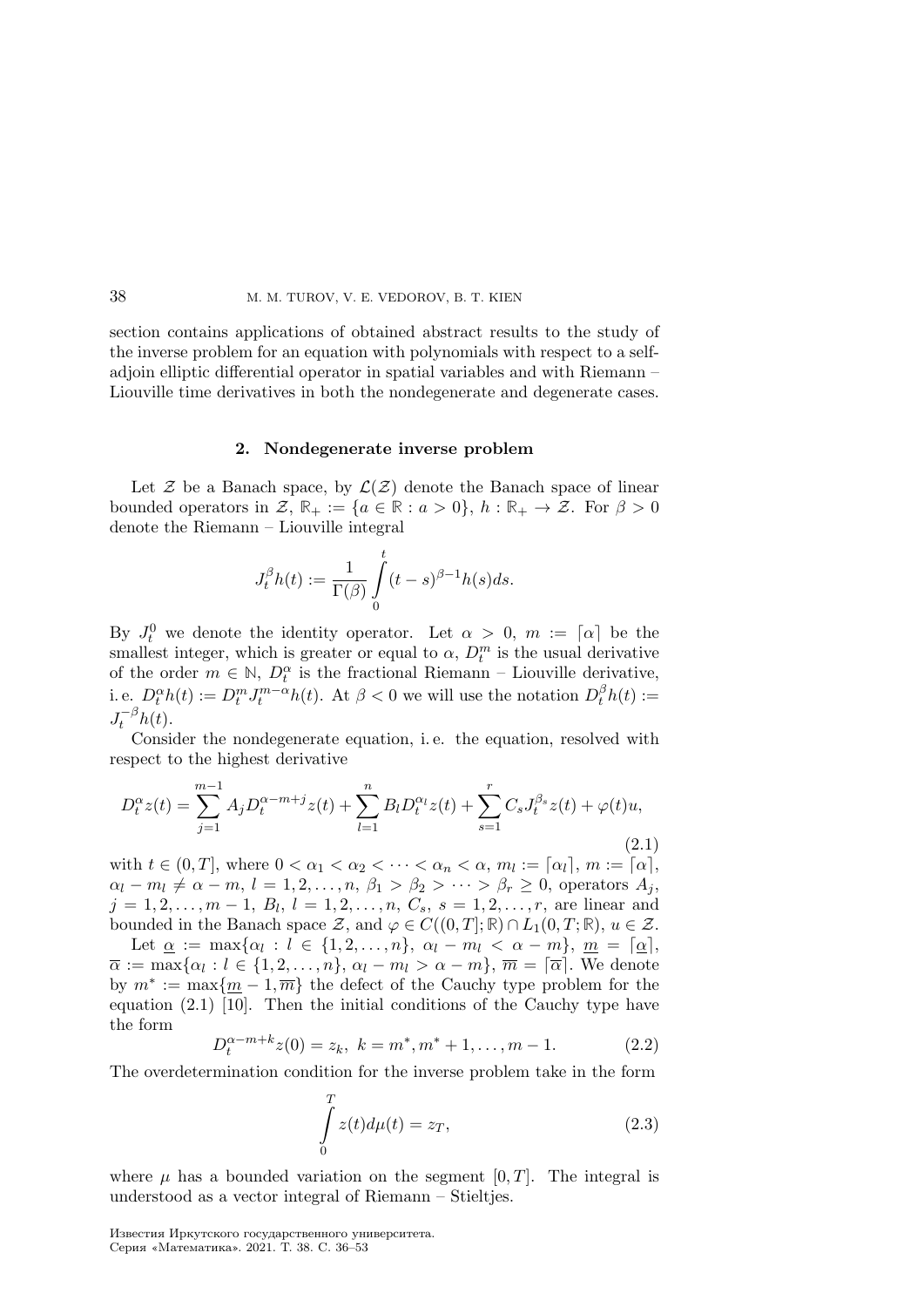By a solution of problem (2.1), (2.2), where the element  $u \in \mathcal{Z}$  is known, we will call a function  $z : (0,T] \to \mathcal{Z}$ , such that  $J_t^{m-\alpha}z \in C^m((0,T]; \mathcal{Z})$  $C^{m-1}([0,T];\mathcal{Z}), J_t^{m_l-\alpha_l}z \in C^{m_l}((0,T];\mathcal{Z}), l=1,\ldots,n, J_t^{\beta_s}z \in C((0,T];\mathcal{Z}),$  $s = 1, 2, \ldots, r$ , and  $(2.2), (2.1)$  for  $t \in (0, T]$  hold.

**Theorem 1.** [10]. Let  $\alpha_1 < \alpha_2 < \cdots < \alpha_n < \alpha$ ,  $m = [\alpha]$ ,  $m_l = [\alpha_l]$ ,  $\alpha_l - m_l \neq \alpha - m, l = 1, 2, \ldots, n, \beta_1 > \beta_2 > \cdots > \beta_r \geq 0, A_j \in \mathcal{L}(\mathcal{Z}),$  $j = 1, 2, \ldots, m - 1, B_l \in \mathcal{L}(\mathcal{Z}), l = 1, 2, \ldots, n, C_s \in \mathcal{L}(\mathcal{Z}), s = 1, 2, \ldots, r,$  $z_k \in \mathcal{Z}, k = m^*, m^* + 1, \ldots, m - 1, \varphi \in C((0, T]; \mathbb{R}) \cap L_1(0, T; \mathbb{R}), u \in \mathcal{Z}.$ Then there exists a unique solution to  $(2.1)$ ,  $(2.2)$ , and it has the form

$$
z(t) = \sum_{p=m^*}^{m-1} Z_p(t)z_p + \int_0^t Z_{m-1}(t-s)\varphi(s)u ds, \qquad (2.4)
$$

where at  $p = m^*, m^* + 1, \ldots, m - 1$ 

$$
Z_p(t) := \frac{1}{2\pi i} \int_{\Gamma} \lambda^{-\alpha} R_{\lambda} \cdot \left( \lambda^{m-1-p} I - \sum_{j=p+1}^{m-1} \lambda^{j-1-p} A_j \right) e^{\lambda t} d\lambda,
$$
  

$$
R_{\lambda} := \left( I - \sum_{j=1}^{m-1} \lambda^{j-m} A_j - \sum_{l=1}^n \lambda^{\alpha_l - \alpha} B_l - \sum_{s=1}^r \lambda^{-\beta_s - \alpha} C_s \right)^{-1},
$$

 $\Gamma = \Gamma_+ \cup \Gamma_- \cup \Gamma_0$ ,  $\Gamma_0 = \{ \lambda \in \mathbb{C} : |\lambda| = r_0, \arg \lambda \in (-\pi, \pi) \}, \Gamma_+ = \{ \lambda \in \mathbb{C} \}$  $\mathbb{C}: \arg \lambda = \pi, \lambda \in [-r_0, -\infty) \}, \Gamma = \{ \lambda \in \mathbb{C} : \arg \lambda = -\pi, \lambda \in (-\infty, -r_0] \},$  $r_0 > 0$  is a large enough number.

Now consider the inverse problem  $(2.1)$ – $(2.3)$ , assuming the element u to be unknown. By a solution of this problem we will understand a pair  $(z, u)$ , where  $z : (0, T] \rightarrow \mathcal{Z}$  is a solution of problem  $(2.1)$ ,  $(2.2)$  with the corresponding  $u \in \mathcal{Z}$ , which satisfies condition (2.3). For brevity, we will also often call this element  $u \in \mathcal{Z}$  the solution of problem  $(2.1)$ – $(2.3)$ .

We call problem  $(2.1)$ – $(2.3)$  well-posed if for any  $z_k \in \mathcal{Z}, k = m^*, m^*$  +  $1, \ldots, m-1, z_T \in \mathcal{Z}$  it has a unique solution  $u \in \mathcal{Z}$ , satisfying the estimate  $||u||_{\mathcal{Z}} \leq C(||z_{m^*}||_{\mathcal{Z}} + ||z_{m^*+1}||_{\mathcal{Z}} + \cdots + ||z_{m-1}||_{\mathcal{Z}} + ||z_T||_{\mathcal{Z}}),$  where  $C > 0$ does not depend on  $z_k$ ,  $k = m^*$ ,  $m^* + 1, \ldots, m - 1$ , and  $z_T$ .

For given  $z_k \in \mathcal{Z}, k = m^*, m^* + 1, \ldots, m - 1, z_T \in \mathcal{Z}$  we denote

$$
\psi:=z_T-\int\limits_0^T\sum\limits_{p=m^*}^{m-1}Z_p(t)z_p d\mu(t),\quad \chi:=\int\limits_0^Td\mu(t)\int\limits_0^tZ_{m-1}(t-s)\varphi(s)ds.
$$

**Theorem 2.** Let  $\alpha_1 < \alpha_2 < \cdots < \alpha_n < \alpha$ ,  $m = [\alpha]$ ,  $m_l = [\alpha_l]$ ,  $\alpha_l - m_l \neq \alpha - m, l = 1, 2, \ldots, n, \beta_1 > \beta_2 > \cdots > \beta_r \geq 0, A_j \in \mathcal{L}(\mathcal{Z}),$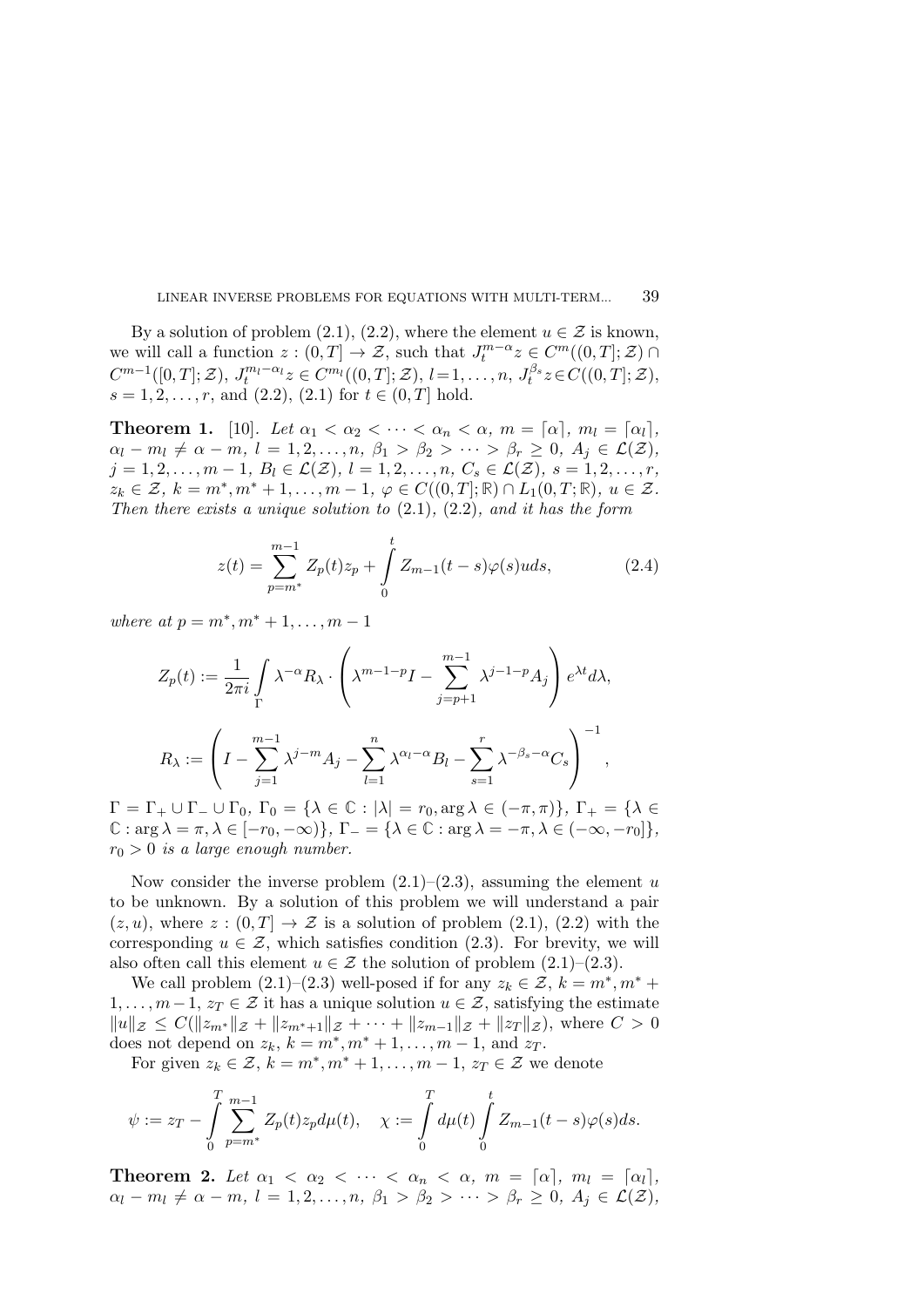$j = 1, 2, \ldots, m - 1, B_l \in \mathcal{L}(\mathcal{Z}), l = 1, 2, \ldots, n, C_s \in \mathcal{L}(\mathcal{Z}), s = 1, 2, \ldots, r,$  $\varphi \in C((0,T]; \mathbb{R}) \cap L_1(0,T; \mathbb{R}), \mu : [0,T] \to \mathbb{R}$  have a bounded variation, for  $m^* = 0$  there exist  $\varepsilon \in (0, T]$  such that  $\mu \in C^1([0, \varepsilon]; \mathbb{R})$ . Then problem  $(2.1)$ – $(2.3)$  is well-posed if and only if there exists the operator  $\chi^{-1} \in \mathcal{L}(\mathcal{Z})$ . In this case the solution has the form  $u = \chi^{-1}\psi$ .

*Proof.* By Theorem 1, a solution of Cauchy type problem  $(2.1)$ ,  $(2.2)$  exists for all  $z_k \in \mathcal{Z}, k = m^*, m^* + 1, \ldots, m - 1, u \in \mathcal{Z}$  and has form (2.4). Substituting solution  $(2.4)$  in condition  $(2.3)$ , we obtain the equality

$$
\int_{0}^{T} d\mu(t) \left( \sum_{p=m^{*}}^{m-1} Z_{p}(t) z_{p} + \int_{0}^{t} Z_{m-1}(t-s) f(s) u ds \right) = z_{T}.
$$

It implies the equation  $\chi u = \psi$ . Therefore, problem (2.1)–(2.3) is equivalent to the last equation. Its unique solvability for any  $\psi \in \mathcal{Z}$  means exactly the existence of an inverse operator  $\chi^{-1} \in \mathcal{L}(\mathcal{Z})$ . Then

$$
||u||_{\mathcal{Z}} \leq ||\chi^{-1}||_{\mathcal{L}(\mathcal{Z})} \left( ||z_T||_{\mathcal{Z}} + \sum_{p=m^*}^{m-1} \left\| \int_0^T Z_p(t) z_p d\mu(t) \right\|_{\mathcal{Z}} \right).
$$

In the work [10] the inequalities

$$
||Z_0(t)||_{\mathcal{L}(\mathcal{Z})} \le \frac{Ke^{r_0 t}}{t^{m-\alpha}}, \quad ||Z_p(t)||_{\mathcal{L}(\mathcal{Z})} \le Ke^{r_0 t}, \quad p = 1, 2, \dots, m-1, \tag{2.5}
$$

were proved. Hence, for  $p = 1, 2, \ldots, m - 1$ 

$$
\left\| \int_{0}^{T} Z_{p}(t) z_{p} d\mu(t) \right\|_{\mathcal{L}(\mathcal{Z})} \leq K e^{r_{0}T} \|z_{p}\|_{\mathcal{Z}} V_{0}^{T}(\mu),
$$

where  $V_0^T(\mu)$  is the variation of the function  $\mu$  on the segment [0, T]. If  $m^* = 0$ , then

$$
\left\| \int_{0}^{T} Z_{0}(t) z_{0} d\mu(t) \right\|_{\mathcal{L}(\mathcal{Z})} \leq \left\| \int_{0}^{\varepsilon} Z_{0}(t) z_{0} \mu'(t) dt \right\|_{\mathcal{L}(\mathcal{Z})} + \left\| \int_{\varepsilon}^{T} Z_{0}(t) z_{0} d\mu(t) \right\|_{\mathcal{L}(\mathcal{Z})} \leq
$$
  

$$
K e^{r_{0}\varepsilon} \|z_{0}\|_{\mathcal{Z}} \|\mu\|_{C^{1}([0,\varepsilon];\mathbb{R})} \int_{0}^{\varepsilon} \frac{dt}{t^{m-\alpha}} + \max_{t \in [\varepsilon,T]} \frac{K e^{r_{0}t}}{t^{m-\alpha}} \|z_{0}\|_{\mathcal{Z}} V_{0}^{T}(\mu).
$$

Thus, the inverse problem is well-posed, if and only if  $\chi^{-1} \in \mathcal{L}(\mathcal{Z})$ .

0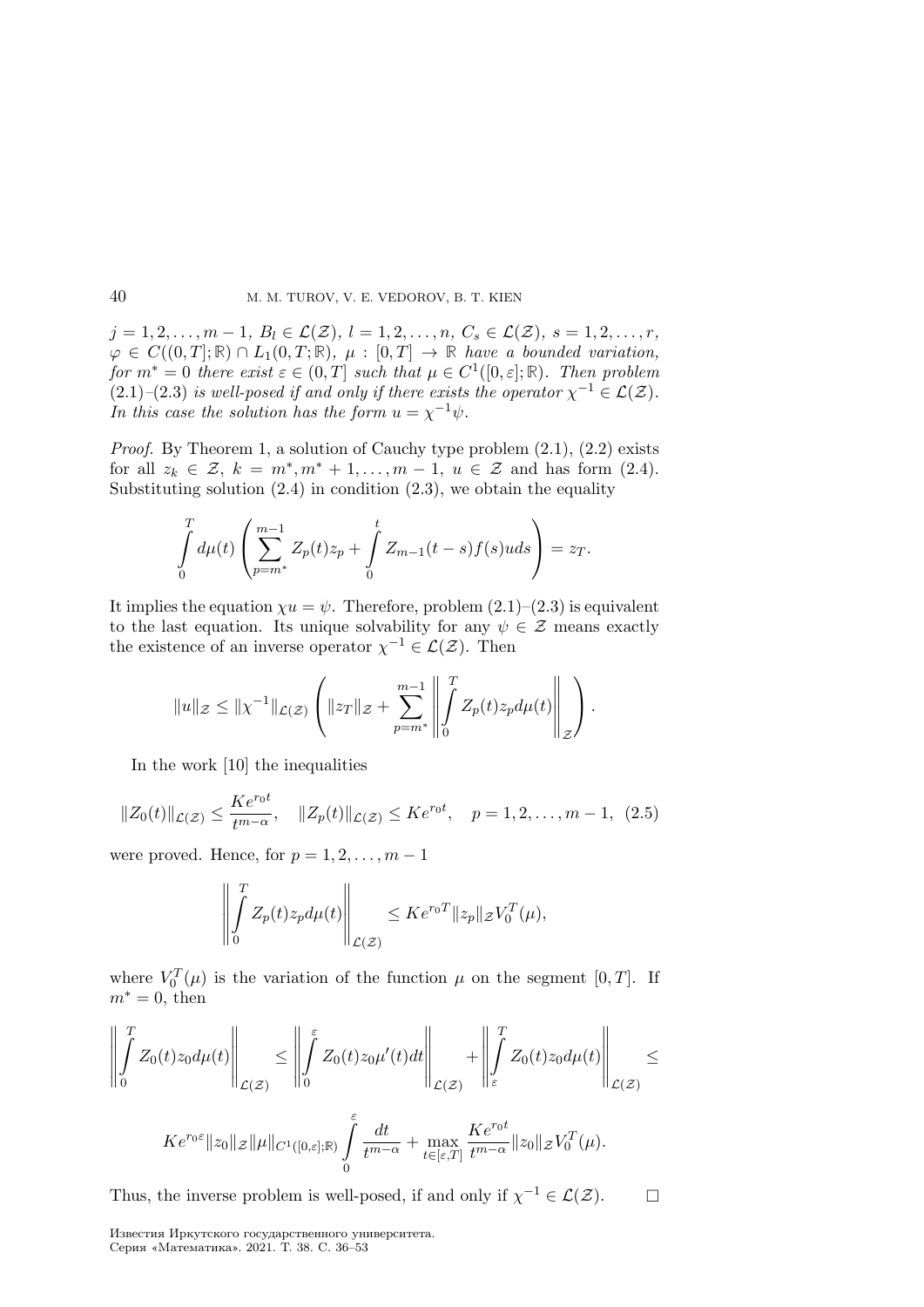#### 3. Degenerate inverse problems

Let X, Y be Banach spaces,  $L, M_1, M_2, \ldots, M_{m-1}, N_1, N_2, \ldots, N_n, S_1$ ,  $S_2,\ldots, S_r \in \mathcal{L}(\mathcal{X};\mathcal{Y})$  (linear continuous operators from X into Y), ker  $L \neq$  $\{0\}$ . All operators  $N_1, N_2, \ldots, N_n, S_1, S_2, \ldots, S_r$  are not zero, while some of (or all)  $M_j$  are zero operators. If  $M_j = 0$  for all  $j = 1, 2, \ldots, m-1$ , then put  $j_0 = 0$ ; otherwise there exists  $j_0 \in \{1, 2, \ldots, m-1\}$  such that  $M_{j_0} \neq 0$ ,  $M_j = 0$ , for all  $j = j_0 + 1, j_0 + 2, \ldots, m - 1$ .

Consider the evolution equation

$$
D_t^{\alpha} L x(t) = \sum_{j=1}^{j_0} M_j D_t^{\alpha - m + j} x(t) + \sum_{l=1}^n N_l D_t^{\alpha_l} x(t) + \sum_{s=1}^r S_s J_t^{\beta_s} x(t) + \varphi(t) u,
$$
\n(3.1)

which we call degenerate provided that ker  $L \neq \{0\}$ . Here  $0 < \alpha_1 < \alpha_2 <$  $\cdots < \alpha_n < \alpha, m := [\alpha], m_l := [\alpha_l], \alpha_l - m_l \neq \alpha - m, l = 1, 2, \ldots, n,$  $\underline{\alpha}:=\max\{\alpha_l: l\in\{1,2,\ldots,n\},\, \alpha_l-m_l<\alpha-m\},\, \underline{m}:=\lceil \underline{\alpha}\rceil,\, \overline{\alpha}:=\max\{\alpha_l:$  $l \in \{1, 2, \ldots, n\}, \, \alpha_l - m_l > \alpha - m\}, \, \overline{m} := \lceil \overline{\alpha} \rceil, \, m^* := \max\{\underline{m} - 1, \overline{m}\},$  $\beta_1 > \beta_2 > \cdots > \beta_r \geq 0, \varphi \in C((0,T];\mathcal{Y}) \cap L_1(0,T;\mathcal{Y}), u \in \mathcal{Z}$ . Consider the two possible cases:  $\alpha_n < \alpha - m + j_0$  and  $\alpha_n > \alpha - m + j_0$ .

#### 3.1. The first case

If  $\alpha_n < \alpha - m + j_0$ , suppose that the operator  $M_{j_0}$  is  $(L, \sigma)$ -bounded:

$$
\exists a > 0 \quad \forall \mu \in \mathbb{C} \quad (|\mu| > a) \Rightarrow ((\mu L - M_{j_0})^{-1} \in \mathcal{L}(\mathcal{Y}; \mathcal{X})).
$$

In this case we define the operators  $R_{\mu}^{L}(M_{j_0}) := (\mu L - M_{j_0})^{-1}L$  and  $L^L_\mu(M_{j_0}) := L(\mu L - M_{j_0})^{-1}$ , the projections

$$
P := \frac{1}{2\pi i} \int\limits_{\gamma} R^L_{\mu}(M_{j_0}) d\mu \in \mathcal{L}(\mathcal{X}), \quad Q := \frac{1}{2\pi i} \int\limits_{\gamma} L^L_{\mu}(M_{j_0}) d\mu \in \mathcal{L}(\mathcal{Y}),
$$

where  $\gamma := {\mu \in \mathbb{C} : |\mu| = r > a}$  (see [22, p. 89, 90]). Put  $\mathcal{X}^0 := \ker P$ ,  $\mathcal{X}^1 := \text{im} P, \ \mathcal{Y}^0 := \text{ker} Q, \ \mathcal{Y}^1 := \text{im} Q. \ \text{Denote } P_0 := I - P, \ Q_0 := I - Q$ for brevity, by  $L_q$ ,  $M_{j,q}$ ,  $N_{l,q}$  and  $S_{s,q}$  denote the restrictions of L,  $M_j$ ,  $j = 1, 2, \ldots, j_0, N_l, l = 1, 2, \ldots, n$  and  $S_s, s = 1, 2, \ldots, r$ , on  $\mathcal{X}^q, q =$ 0, 1. It is known (see [22, p. 90, 91]) that  $LP = QL$ ,  $M_{j_0}P = QM_{j_0}$ ,  $M_{j_0,q} \in \mathcal{L}(\mathcal{X}^q; \mathcal{Y}^q)$  and  $L_q \in \mathcal{L}(\mathcal{X}^q; \mathcal{Y}^q)$ ,  $q = 0, 1$ . Moreover, in the situation under consideration we have the operators  $M_{j_0,0}^{-1} \in \mathcal{L}(\mathcal{Y}^0;\mathcal{X}^0)$  and  $L_1^{-1} \in$  $\mathcal{L}(\mathcal{Y}^1;\mathcal{X}^1).$ 

We also suppose that  $L_0 = 0$ ; in this case the  $(L, \sigma)$ -bounded operator  $M_{j_0}$  is called  $(L, 0)$ -bounded [22]. Moreover, under the additional conditions

$$
QM_j = M_j P, \ j = 1, 2, \dots, j_0 - 1, \quad QN_l = N_l P, \ l = 1, 2, \dots, n,
$$
  

$$
QS_s = S_s P, \ s = 1, 2, \dots, r,
$$
 (3.2)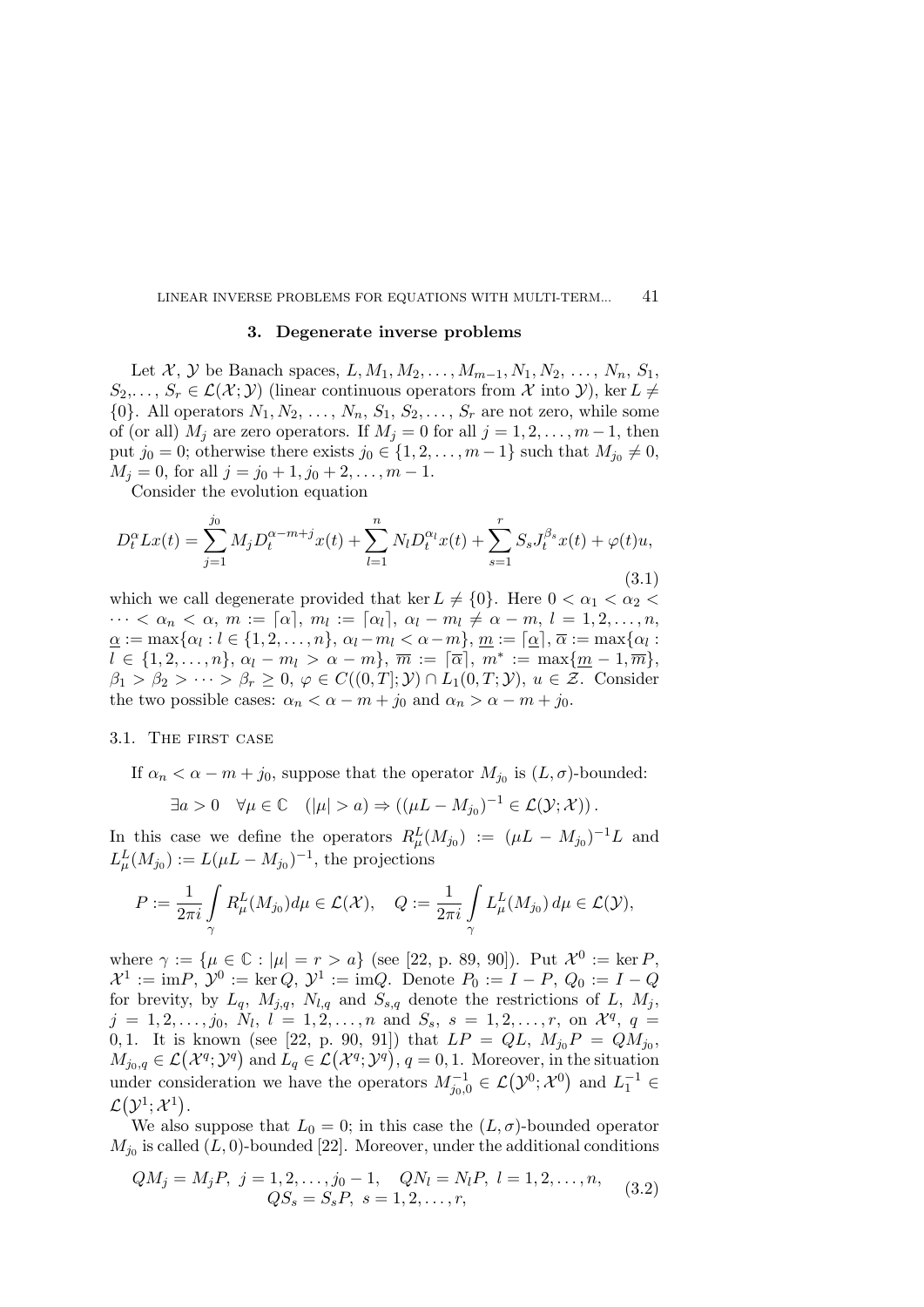equation (3.1) with the initial conditions

$$
D_t^{\alpha-m+k}x(0) = x_k, \ k = m^*, m^* + 1, \dots, j_0 - 1,\nD_t^{\alpha-m+k}(Px)(0) = x_k, \ k = j_0, j_0 + 1, \dots, m - 1,
$$
\n(3.3)

and with the overdetermination condition

$$
\int_{0}^{T} x(t) d\mu(t) = x_T \tag{3.4}
$$

can be reduced to the following problems for two equations on the mutually complemented subspaces  $\mathcal{X}^1$  and  $\mathcal{X}^0$ :

$$
D_t^{\alpha} v(t) = \sum_{j=1}^{j_0} L_1^{-1} M_j D_t^{\alpha - m + j} v(t) + \sum_{l=1}^n L_1^{-1} N_l D_t^{\alpha_l} v(t) + + \sum_{s=1}^r L_1^{-1} S_s J_t^{\beta_s} v(t) + \varphi(t) L_1^{-1} u^1, \quad t \in (0, T],
$$
\n(3.5)

$$
D_t^{\alpha-m+k}v(0) = v_k, \ k = m^*, m^* + 1, \dots, m - 1,
$$
 (3.6)

$$
\int_{0}^{T} v(t)d\mu(t) = v_T \tag{3.7}
$$

and

$$
D_t^{\alpha-m+j_0}w(t) = -\sum_{j=1}^{j_0-1} M_{j_0,0}^{-1} M_j D_t^{\alpha-m+j} w(t) - \sum_{l=1}^n M_{j_0,0}^{-1} N_l D_t^{\alpha_l} w(t) -
$$

$$
-\sum_{s=1}^r M_{j_0,0}^{-1} S_s J_t^{\beta_s} w(t) - \varphi(t) M_{j_0,0}^{-1} u^0, \quad t \in (0,T],
$$

$$
(3.8)
$$

$$
D_t^{\alpha-m+k}w(0) = w_k, \ k = m^*, m^* + 1, \dots, j_0 - 1,
$$
 (3.9)

$$
\int_{0}^{1} w(t)d\mu(t) = w_T,
$$
\n(3.10)

where  $v(t) := Px(t), v_k := Px_k, k = m^*, \ldots, m-1, v_T := Px_T, u^1 = Qu$ ,  $w(t) := P_0x(t), w_k := P_0x_k, k = m^*, \dots, j_0 - 1, w_T := P_0x_T \text{ and } u^0 = Q_0u.$ 

Note that equations (3.5) and (3.8) are resolved with respect to the highest fractional derivative. Consequently, by theorem 2 problem  $(3.5)$ - $(3.7)$  (problem  $(3.8)$ – $(3.10)$ ) is well-posed if and only if there exists the operator  $\chi_1^{-1} \in \mathcal{L}(\mathcal{X}^1; \mathcal{Y}^1)$   $(\chi_0^{-1} \in \mathcal{L}(\mathcal{X}^0; \mathcal{Y}^0))$ , wherein each of these problems has a unique solution  $u^1 = \chi_1^{-1} \psi_1$   $(u^0 = \chi_0^{-1} \psi_0)$ . Here

$$
\chi_1:=\int\limits_0^T d\mu(t)\int\limits_0^t Z^1_{m-1}(t-s)L_1^{-1}\varphi(s)ds,\, \psi_1:=v_T-\int\limits_0^T \sum\limits_{p=m^*}^{m-1}Z^1_p(t)v_p d\mu(t),
$$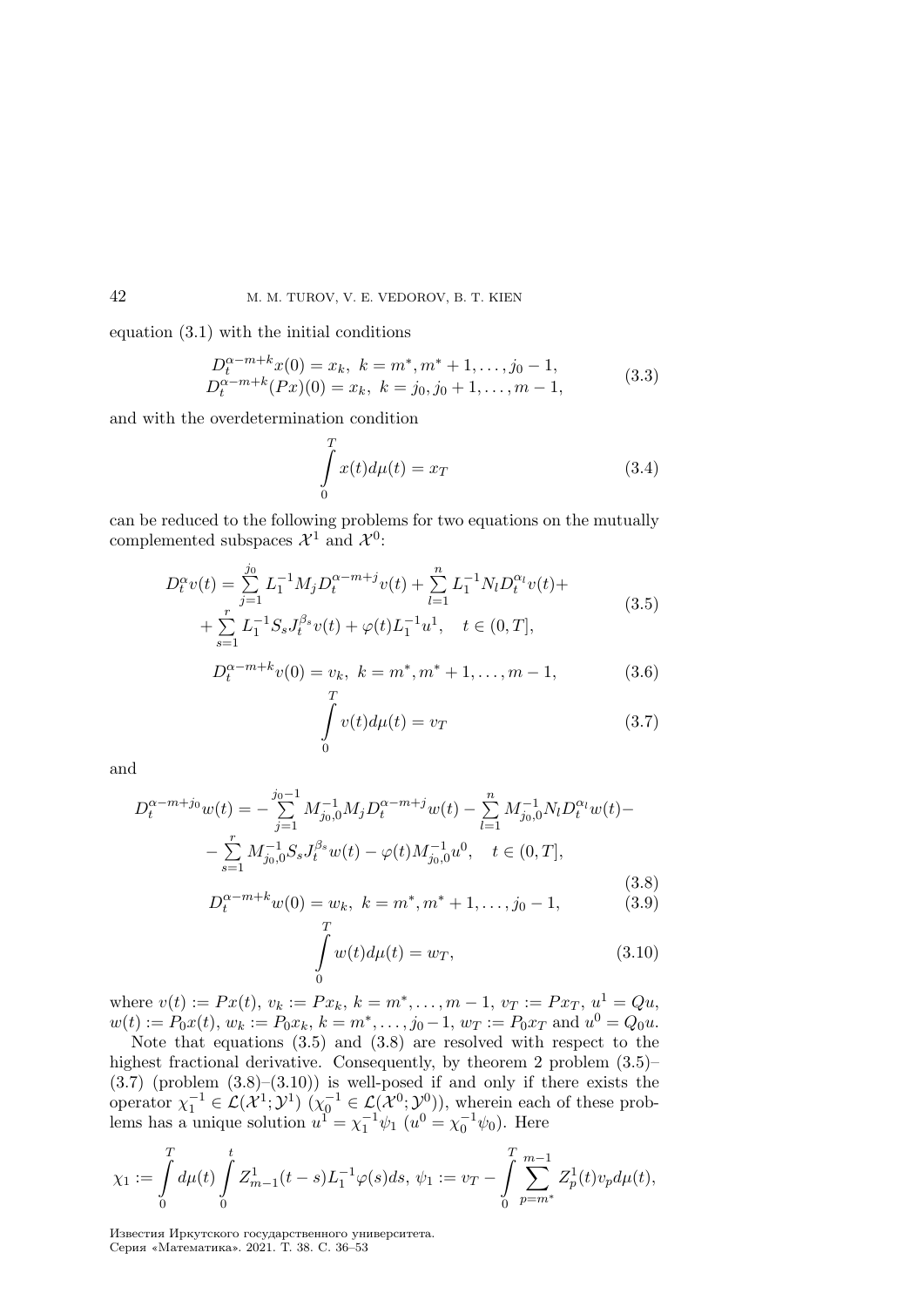$$
Z_p^1(t) := \frac{1}{2\pi i} \int_{\Gamma_1} \lambda^{-\alpha} R_\lambda^1 \left( \lambda^{m-1-p} L_1 - \sum_{j=p+1}^{j_0} \lambda^{j-1-p} M_{j,1} \right) e^{\lambda t} d\lambda,
$$
  

$$
R_\lambda^1 := \left( L_1 - \sum_{j=1}^{j_0} \lambda^{j-m} M_{j,1} - \sum_{l=1}^n \lambda^{\alpha_l - \alpha} N_{l,1} - \sum_{s=1}^r \lambda^{-\beta_s - \alpha} S_{s,1} \right)^{-1},
$$

$$
\chi_0:=\int\limits_0^T d\mu(t)\int\limits_0^t Z^0_{m-1}(t-s)M^{-1}_{j_0,0}\varphi(s)ds,\,\psi_0:=w_T-\int\limits_0^T\sum\limits_{p=m^*}^{j_0-1}Z^0_p(t)w_p d\mu(t),
$$

$$
Z_p^0(t) := \frac{1}{2\pi i} \int_{\Gamma_0} \lambda^{-\alpha} R_\lambda^0 \cdot \left( \lambda^{m-1-p} M_{j_0,0} + \sum_{j=p+1}^{j_0-1} \lambda^{j-1-p} M_{j,0} \right) e^{\lambda t} d\lambda,
$$
  

$$
R_\lambda^0 := \left( M_{j_0,0} + \sum_{j=1}^{j_0-1} \lambda^{j-m} M_{j,0} + \sum_{l=1}^n \lambda^{\alpha_l-\alpha} N_{l,0} + \sum_{s=1}^r \lambda^{-\beta_s-\alpha} S_{s,0} \right)^{-1}.
$$

Obvious transformations are used here and contours  $\Gamma_1$  and  $\Gamma_0$  are constructed as Γ, taking into account the norms of the operators in the problem.

Now we introduce strict definitions and formulations.

A solution to problem (3.1), (3.3) is a function  $x : (0, T] \rightarrow \mathcal{X}$  such that  $J_t^{m-\alpha} L x \in C^m((0,T]; \mathcal{Y}) \cap C^{m-1}([0,T]; \mathcal{Y}), J_t^{m-\alpha} x \in C^{j_0}((0,T]; \mathcal{X}) \cap$  $C^{j_0-1}([0,T];\mathcal{X}),\ J_t^{m_l-\alpha_l}x\in C^{m_l}((0,T];\mathcal{X}),\ J_t^{\beta_s}x\in C((0,T];\mathcal{X}),\ \text{equality}$  $(3.1)$  for all  $t \in (0, T]$  and conditions  $(3.3)$  are satisfied.

A solution to problem  $(3.1), (3.3), (3.4)$  is a pair  $(x, u)$  such that x is a solution of problem (3.1), (3.3) with the corresponding  $u \in \mathcal{Y}$  and satisfies condition (3.4).

We call problem (3.1), (3.3), (3.4) well-posed if for any  $x_k \in \mathcal{X}$ ,  $k =$  $0, 1, \ldots, j_0 - 1, x_k \in \mathcal{X}^1, k = j_0, j_0 + 1, \ldots, m - 1$  and  $x_T \in \mathcal{X}$  it has a unique solution satisfying the estimate  $||u||_{\mathcal{Y}} \leq C(||x_{m^*}||_{\mathcal{X}} + ||x_{m^*+1}||_{\mathcal{X}} +$  $\cdots + ||x_{m-1}||_{\mathcal{X}} + ||x_T||_{\mathcal{X}}$ , where C does not depend on  $x_k, k = m^*, \ldots, m-1$ and  $x_T$ .

**Theorem 1.** Let  $0 < \alpha_1 < \alpha_2 < \cdots < \alpha_n < \alpha$ ,  $m := [\alpha], m_l := [\alpha_l],$  $\alpha_l - m_l \neq \alpha - m, l = 1, 2, \ldots, n, \beta_1 > \beta_2 > \cdots > \beta_r \geq 0, L, M_j \in \mathcal{L}(\mathcal{Z}),$  $j = 1, 2, \ldots, m - 1, N_l \in \mathcal{L}(\mathcal{Z}), l = 1, 2, \ldots, n, S_s \in \mathcal{L}(\mathcal{Z}), s = 1, 2, \ldots, r,$ conditions (3.2) hold,  $\alpha_n < \alpha - m + j_0$ , operator  $M_{j_0}$  be  $(L, 0)$ -bounded,  $\varphi \in C((0,T]; \mathbb{R}) \cap L_1(0,T; \mathbb{R})$ , function  $\mu : [0,T] \to \mathbb{R}$  have a bounded variation, for  $m^* = 0$  there exist  $\varepsilon \in (0,T]$  such that  $\mu \in C^1([0,\varepsilon];\mathbb{R})$ . Then problem  $(3.1)$ ,  $(3.3)$ ,  $(3.4)$  is well-posed if and only if there exist the operators  $\chi_1^{-1} \in \mathcal{L}(\mathcal{X}^1; \mathcal{Y}^1), \chi_0^{-1} \in \mathcal{L}(\mathcal{X}^0; \mathcal{Y}^0)$ . In this case the solution has the form  $u = \chi_1^{-1}\psi_1 + \chi_0^{-1}\psi_0$ .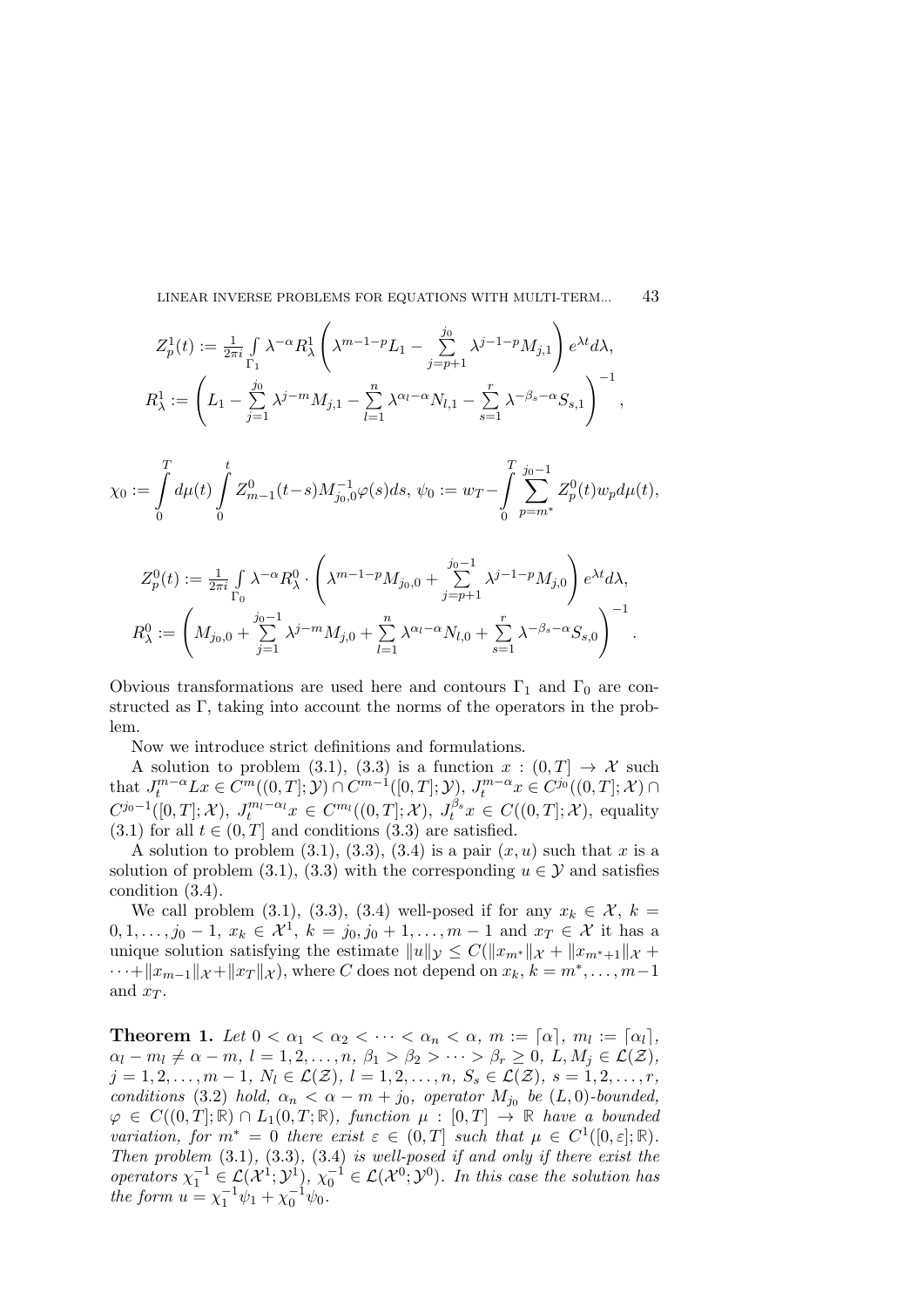# 3.2. The second case

Let  $\alpha_n > \alpha - m + j_0$ , and let the operator  $N_n$  be  $(L, 0)$ -bounded. Then

$$
P := \frac{1}{2\pi i} \int_{\gamma} R_{\mu}^{L}(N_{n}) d\mu \in \mathcal{L}(\mathcal{X}), \quad Q := \frac{1}{2\pi i} \int_{\gamma} L_{\mu}^{L}(N_{n}) d\mu \in \mathcal{L}(\mathcal{Y})
$$

and under the additional conditions

$$
QM_j = M_j P, \ j = 1, 2, \dots, j_0, \quad QN_l = N_l P, \ l = 1, 2, \dots, n - 1, \quad (3.11)
$$

$$
QS_s = S_s P, \ s = 1, 2, \dots, r,
$$

by analogy with the first case consider two equations on the subspaces  $\mathcal{X}^1$ and  $\mathcal{X}^0$ : equation

$$
D_t^{\alpha}v(t) = \sum_{j=1}^{j_0} L_1^{-1}M_j D_t^{\alpha - m + j}v(t) + \sum_{l=1}^n L_1^{-1}N_l D_t^{\alpha_l}v(t) + + \sum_{s=1}^r L_1^{-1}S_s J_t^{\beta_s}v(t) + \varphi(t)L_1^{-1}u^1,
$$
\n(3.12)

endowed with conditions

$$
D_t^{\alpha-m+k}v(0) = v_k, \ k = m^*, m^* + 1, \dots, m - 1,
$$
 (3.13)

$$
\int_{0}^{T} v(t)d\mu(t) = v_T,
$$
\n(3.14)

and equation

$$
D_t^{\alpha_n} w(t) = -\sum_{j=1}^{j_0} N_{n,0}^{-1} M_j D_t^{\alpha - m + j} w(t) - \sum_{l=1}^{n-1} N_{n,0}^{-1} N_l D_t^{\alpha_l} w(t) -
$$
  

$$
-\sum_{s=1}^r N_{n,0}^{-1} S_s J_t^{\beta_s} w(t) - \varphi(t) N_{n,0}^{-1} u^0, \quad t \in (0, T],
$$
 (3.15)

for which determine the parameters

$$
\underline{m}_0 = \lceil \underline{\alpha}_0 \rceil, \overline{m}_0 = \lceil \overline{\alpha}_0 \rceil, m_0^* := \max\{\underline{m}_0 - 1, \overline{m}_0\},\
$$

where

$$
\underline{\alpha}_0 = \max\{\alpha - m + j_0, \alpha_l : l = 1, 2, \dots, n - 1, \alpha_l - m_l < \alpha_n - m_n, \alpha - m < \alpha_n - m_n\}, \overline{\alpha}_0 = \max\{\alpha - m + j_0, \alpha_l : l = 1, 2, \dots, n - 1, \alpha_l - m_l > \alpha_n - m_n, \alpha - m > \alpha_n - m_n\}.
$$

Now we can formulate the initial conditions for equation (3.15):

$$
D_t^{\alpha_n - m_n + k} w(0) = w_k, \ k = m_0^*, m_0^* + 1, \dots, m_n - 1,
$$
 (3.16)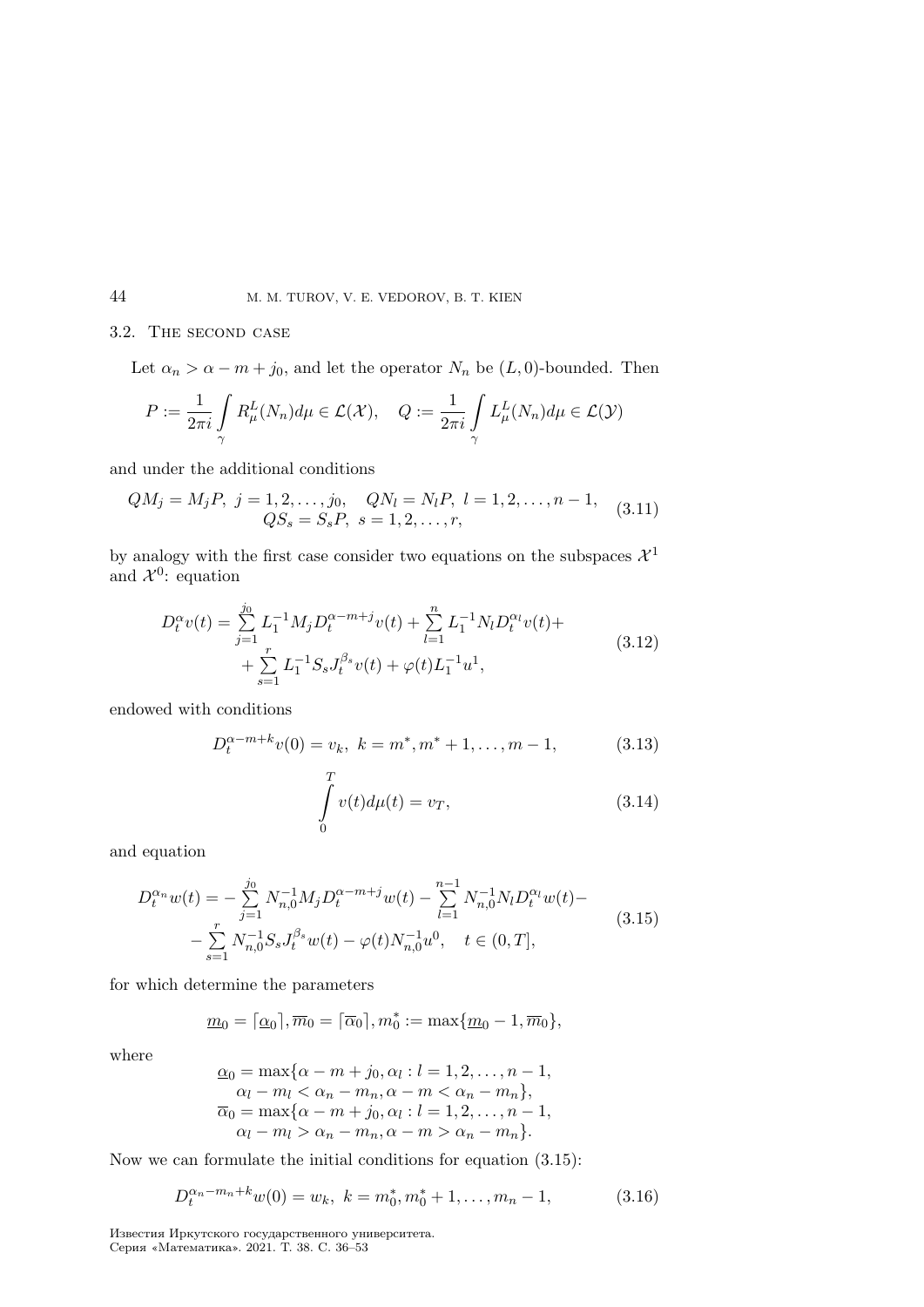and the overdetermination condition

$$
\int_{0}^{T} w(t)d\mu(t) = w_T.
$$
\n(3.17)

As before,  $v(t) = Px(t)$ ,  $u^1 = Qu$ ,  $w(t) = P_0x(t)$ ,  $u^0 = Q_0u$ .

In this case the conditions of the inverse problem for equation  $(3.1)$  can be given in the form

$$
D_t^{\alpha-m+k}(Px)(0) = v_k, \ k = m^*, m^* + 1, \dots, m - 1,
$$
 (3.18)

$$
D_t^{\alpha_n - m_n + k}(P_0 x)(0) = w_k, \ k = m_0^*, m_0^* + 1, \dots, m_n - 1,
$$
 (3.19)

$$
\int_{0}^{T} x(t) d\mu(t) = x_T = v_T + w_T.
$$
\n(3.20)

Problem  $(3.1)$ ,  $(3.18)$ – $(3.20)$  is called well-posed, if problems  $(3.12)$ –  $(3.14)$  and  $(3.15)$ – $(3.17)$  are well-posed.

By Theorem 2, as in the first case, we obtain the following result.

**Theorem 3.** Let  $0 < \alpha_1 < \alpha_2 < \cdots < \alpha_n < \alpha$ ,  $m := [\alpha], m_l := [\alpha_l],$  $\alpha_l - m_l \neq \alpha - m, l = 1, 2, \ldots, n, \beta_1 > \beta_2 > \cdots > \beta_r \geq 0, L, M_j \in \mathcal{L}(\mathcal{Z}),$  $j = 1, 2, \ldots, m - 1, N_l \in \mathcal{L}(\mathcal{Z}), l = 1, 2, \ldots, n, S_s \in \mathcal{L}(\mathcal{Z}), s = 1, 2, \ldots, r,$  $\alpha_n > \alpha - m + j_0$ , conditions (3.11) hold, operator  $N_n$  be  $(L, 0)$ -bounded,  $\varphi \in C((0,T]; \mathbb{R}) \cap L_1(0,T; \mathbb{R})$ , function  $\mu : [0,T] \to \mathbb{R}$  have a bounded variation, for  $m^*m_0^* = 0$  there exist  $\varepsilon \in (0,T]$  such that  $\mu \in C^1([0,\varepsilon];\mathbb{R})$ . Then problem  $(3.1)$ ,  $(3.18)$ – $(3.20)$  is well-posed if and only if there exist operators  $\chi_1^{-1} \in \mathcal{L}(\mathcal{X}^1; \mathcal{Y}^1), \chi_0^{-1} \in \mathcal{L}(\mathcal{X}^0; \mathcal{Y}^0)$ . In this case the solution has the form  $u = \chi_1^{-1}\psi_1 + \chi_0^{-1}\psi_0$ .

Here

$$
\chi_1 := \int_0^T d\mu(t) \int_0^t Z_{m-1}^1(t-s) L_1^{-1} \varphi(s) ds, \psi_1 := v_T - \int_0^T \sum_{p=m^*}^{m-1} Z_p^1(t) v_p d\mu(t),
$$
  
\n
$$
Z_p^1(t) = \frac{1}{2\pi i} \int_{\Gamma_1} \lambda^{-\alpha} R_\lambda^1 \left( \lambda^{m-1-p} L_1 - \sum_{j=p+1}^{j_0} \lambda^{j-1-p} M_{j,1} \right) e^{\lambda t} d\lambda,
$$
  
\n
$$
R_\lambda^1 := \left( L_1 - \sum_{j=1}^{j_0} \lambda^{j-m} M_{j,1} - \sum_{l=1}^n \lambda^{\alpha_l - \alpha} N_{l,1} - \sum_{s=1}^r \lambda^{-\beta_s - \alpha} S_{s,1} \right)^{-1},
$$
  
\n
$$
\chi_0 := \int_0^T d\mu(t) \int_0^t Z_{m-1}^0(t-s) N_{n,0}^{-1} \varphi(s) ds, \psi_0 := w_T - \int_0^T \sum_{p=m_0^*}^{m_n-1} Z_p^0(t) w_p d\mu(t),
$$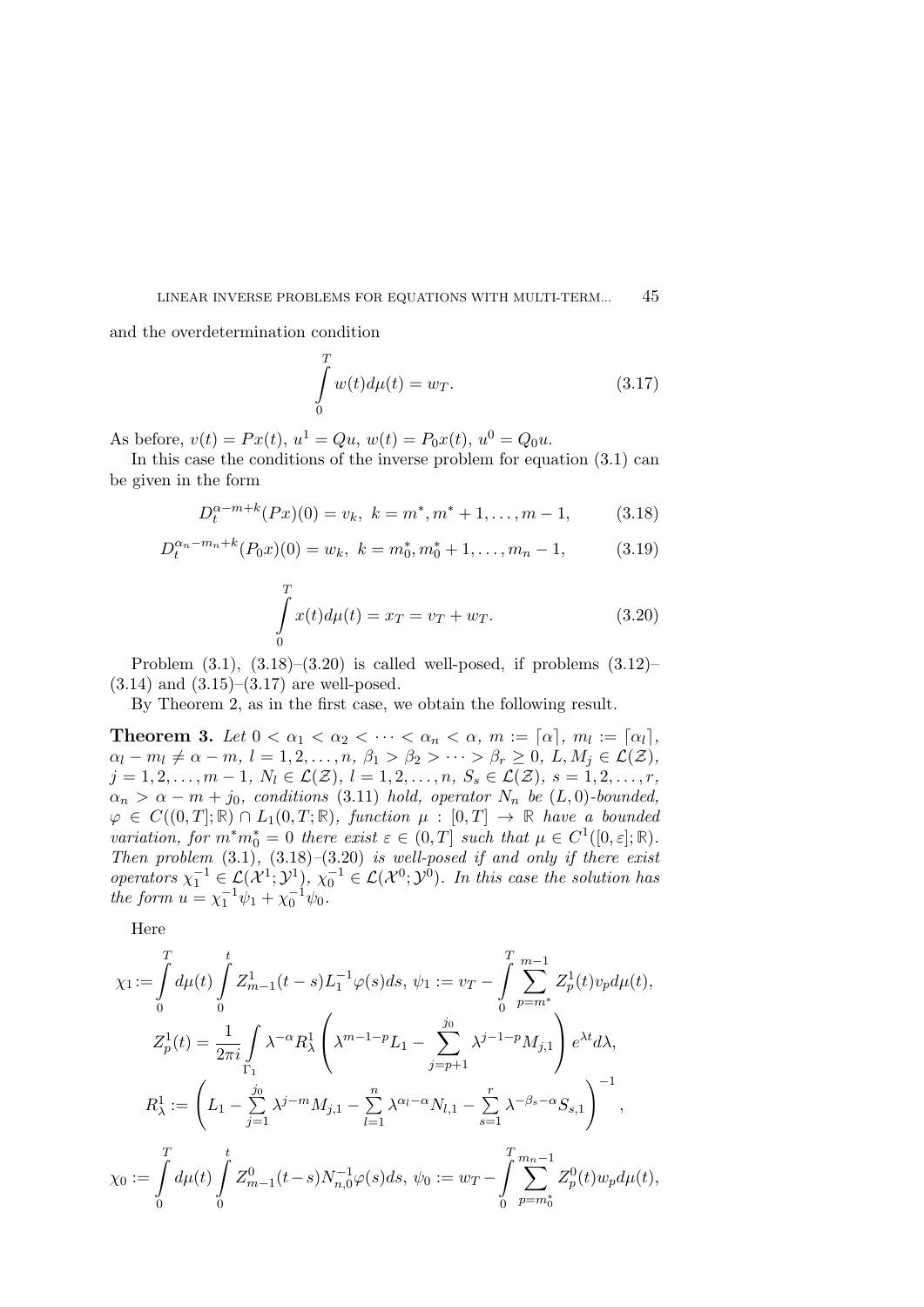$$
Z_p^0(t) = \frac{1}{2\pi i} \int_{\Gamma_0} \lambda^{-\alpha_n} R_\lambda^0 \left( \lambda^{m_n - 1 - p} N_{n,0} + \sum_{l=p+1}^{m_n - 1} \lambda^{l-1 - p} T_l \right) e^{\lambda t} d\lambda,
$$
  

$$
R_\lambda^0 := \left( N_{n,0} + \sum_{j=1}^{j_0} \lambda^{j-m} M_j + \sum_{l=1}^{n-1} \lambda^{\alpha_l - \alpha} N_l + \sum_{s=1}^r \lambda^{-\beta_s - \alpha} S_s \right)^{-1},
$$

 $T_l = N_l$  for  $\alpha_l - m_l = \alpha_n - m_n$ ,  $T_l = 0$  for  $\alpha_l - m_l \neq \alpha_n - m_n$ .

Remark 1. In the considered cases, when the operator at the second highest derivative is  $(L, 0)$ -bounded, the conditions  $D_t^{\alpha-m+k}(Px)(0) = x_k$  are equivalent to  $D_t^{\alpha-m+k}(Lx)(0) = y_k$  with  $y_k = Lx_k$ ,  $k = m^*, m^* + 1, ..., m -$ 1, since ker  $L = \ker P$  and there exists  $L_1^{-1} \in \mathcal{L}(\mathcal{Y}^1; \mathcal{X}^1)$ .

# 4. Applications

Let 
$$
P_1(\lambda) = \sum_{p=0}^{\nu} a_p \lambda^p
$$
,  $P_2^j(\lambda) = \sum_{p=0}^{\nu} b_p^j \lambda^p$ ,  $P_3^l(\lambda) = \sum_{p=0}^{\nu} c_p^l \lambda^p$ ,  $P_4^s(\lambda) = \sum_{p=0}^{\nu} d_p^s \lambda^p$ ,  $a_p, b_p^j, c_p^l, d_p^s \in \mathbb{C}$ ,  $p = 0, 1, ..., \nu \in \mathbb{N}$ ,  $j = 1, 2, ..., m - 1$ ,  $l = 1, 2, ..., n$ ,  $s = 1, 2, ..., r$ ,  $a_{\nu} \neq 0$ , where  $\Omega \subset \mathbb{R}^d$  is a bounded domain with a smooth boundary  $\partial\Omega$ ,

$$
(\mathcal{A}h)(\xi) = \sum_{|q| \le 2\rho} a_q(\xi) \frac{\partial^{|q|} h(\xi)}{\partial \xi_1^{q_1} \partial \xi_2^{q_2} \dots \partial \xi_d^{q_d}}, \ \ a_q \in C^{\infty}(\overline{\Omega}),
$$

$$
(\mathcal{B}_l h)(\xi) = \sum_{|q| \le \rho_l} b_{lq}(\xi) \frac{\partial^{|q|} h(\xi)}{\partial \xi_1^{q_1} \partial \xi_2^{q_2} \dots \partial \xi_d^{q_d}}, \ \ b_{lq} \in C^{\infty}(\partial \Omega), \ l = 1, 2, \dots, \rho,
$$

 $q = (q_1, q_2, \ldots, q_d) \in \mathbb{N}_0^d$ ,  $|q| = q_1 + \cdots + q_d$ , and the operator pencil A,  $\mathcal{B}_1, \mathcal{B}_2, \ldots, \mathcal{B}_\rho$  is regularly elliptic [6]. Let the operator  $\mathcal{A}_1 \in \mathcal{C}l(L_2(\Omega))$ have the domain  $D_{\mathcal{A}_1} = H_{\mathcal{B}_1}^{2\rho}$  $\{A^{2\rho}_{\{B_l\}}(\Omega) \;:=\; \{h\; \in\; H^{2\rho}(\Omega)\;:\; {\cal B}_l h(\xi)\;=\; 0,\, l\;=\; \}$  $1, 2, \ldots, \rho, \xi \in \partial \Omega$ ,  $\mathcal{A}_1 h := \mathcal{A} \hat{h}$ . Suppose that  $\mathcal{A}_1$  is a self-adjoint operator; then its spectrum  $\sigma(\mathcal{A}_1)$  is real and discrete [6]. Moreover, assume that the spectrum  $\sigma(\mathcal{A}_1)$  is bounded from the right and does not contain zero,  $\{\varphi_k:$  $k \in \mathbb{N}$  is an orthonormal system of eigenfunctions of  $\mathcal{A}_1$  in  $L_2(\Omega)$  which is enumerated in nonincreasing order of the corresponding eigenvalues  $\{\lambda_k:$  $k \in \mathbb{N}$ , taking into account their multiplicities.

Let  $0 < \alpha_1 < \alpha_2 < \cdots < \alpha_n < \alpha$ ,  $m-1 < \alpha \le m \in \mathbb{N}$ ,  $m_l - 1 < \alpha_l \le$  $m_l \in \mathbb{N}, \, \alpha_l - m_l \neq \alpha - m, \, l = 1, 2, \ldots, n, \, \beta_1 > \beta_2 > \cdots > \beta_r \geq 0.$  Consider the equation in  $\Omega \times (0, T]$ 

$$
D_t^{\alpha} P_1(\mathcal{A}) v(\xi, t) = \sum_{j=1}^{m-1} P_2^j(\mathcal{A}) D_t^{\alpha - m + j} v(\xi, t) +
$$
  
+ 
$$
\sum_{l=1}^n P_3^l(\mathcal{A}) D_t^{\alpha_l} v(\xi, t) + \sum_{s=1}^r P_4^s(\mathcal{A}) J_t^{\beta_s} v(\xi, t) + \varphi(t) w(\xi),
$$
(4.1)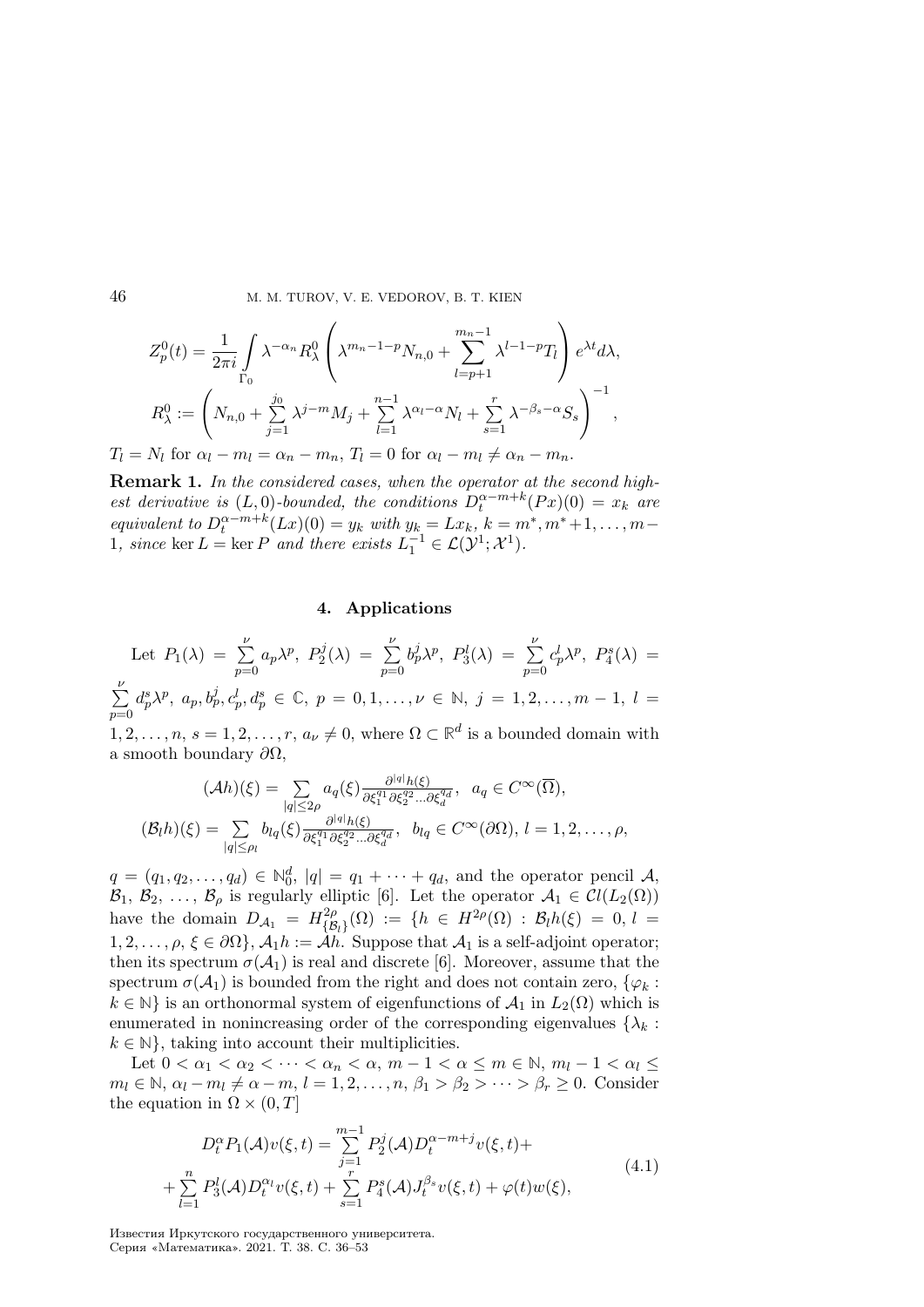with the boundary conditions at  $(\xi, t) \in \partial \Omega \times (0, T]$ 

$$
\mathcal{B}_l \mathcal{A}^k v(\xi, t) = 0, \quad k = 0, 1, \dots, \nu - 1, \quad l = 1, 2, \dots, \rho,
$$
 (4.2)

and the overdetermination condition

$$
\int_{0}^{T} v(\xi, t) d\mu(t) = v_T(\xi), \quad \xi \in \Omega.
$$
\n(4.3)

The form of initial conditions depends on situation. Put

$$
\mathcal{X} = \{ h \in H^{2\rho\nu}(\Omega) : \mathcal{B}_l \mathcal{A}^k h(\xi) = 0, k = 0, 1, \dots, \nu - 1, l = 1, 2, \dots, \rho, \xi \in \partial\Omega \}, \quad \mathcal{Y} = L_2(\Omega),
$$

 $L = P_1(\mathcal{A}) \in \mathcal{L}(\mathcal{X}; \mathcal{Y}), M_j = P_2^j$  $\mathcal{L}^{j}(\mathcal{A})\in\mathcal{L}(\mathcal{X};\mathcal{Y}),\,j=1,2,\ldots,m-1,\,N_l=1$  $P_3^l(\mathcal{A}) \in \mathcal{L}(\mathcal{X}; \mathcal{Y}), l = 1, 2, \ldots, n, S_s = P_4^s(\mathcal{A}) \in \mathcal{L}(\mathcal{X}; \mathcal{Y}), s = 1, 2, \ldots, r.$ 

If  $P_1(\lambda_k) \neq 0$  for all  $k \in \mathbb{N}$ , then there exists the inverse operator  $L^{-1} \in \mathcal{L}(\mathcal{Y}; \mathcal{X})$ . Define the defect  $m^*$  for the collection of numbers  $\alpha_1, \alpha_2$ ,  $\ldots, \alpha_n, \alpha$  and consider the Cauchy type conditions

$$
D_t^{\alpha-m+k}v(\xi,0) = v_k(\xi), \ k = m^*, m^* + 1, \dots, m - 1, \quad \xi \in \Omega. \tag{4.4}
$$

Then problem  $(4.1)$ – $(4.4)$  can be presented in the form of  $(2.1)$ – $(2.3)$ , where  $\mathcal{Z} = \mathcal{X}, A_j = L^{-1}M_j \in \mathcal{L}(\mathcal{Z}), j = 1, 2, ..., m - 1, B_l = L^{-1}N_l \in \mathcal{L}(\mathcal{Z}),$  $l = 1, 2, \ldots, n, \ C_s = L^{-1}S_s \in \mathcal{L}(\mathcal{Z}), \ s = 1, 2, \ldots, r, \ z_k = v_k(\cdot), \ k = 1$  $m^*, m^* + 1, \ldots, m - 1, z_T = v_T(\cdot), u = L^{-1}w(\cdot)$ . By Theorem 2 problem  $(4.1)$ – $(4.4)$  is well-posed if and only if for all  $k \in \mathbb{N}$ 

$$
\left| \int_{0}^{T} \int_{0}^{t} \int_{\Gamma} R_{\lambda,k} e^{\lambda(t-s)} d\lambda \varphi(s) ds d\mu(t) \right| \geq c,
$$
\n
$$
R_{\lambda,k} := \left( \lambda^{\alpha} P_1(\lambda_k) - \sum_{j=1}^{m-1} \lambda^{\alpha+j-m} P_2^j(\lambda_k) - \right.
$$
\n
$$
- \sum_{l=1}^{n} \lambda^{\alpha_l} P_3^l(\lambda_k) - \sum_{s=1}^{r} \lambda^{-\beta_s} P_4^s(\lambda_k) \right)^{-1}.
$$
\n(4.5)

It follows from the equation

$$
\chi = \frac{1}{2\pi i} \sum_{k=1}^{\infty} \langle \cdot, \varphi_k \rangle \varphi_k \int_{0}^{T} \int_{0}^{t} \int_{\Gamma} R_{\lambda,k} e^{\lambda(t-s)} d\lambda \varphi(s) ds d\mu(t),
$$

where  $\langle \cdot, \cdot \rangle$  is the inner product in  $L_2(\Omega)$ .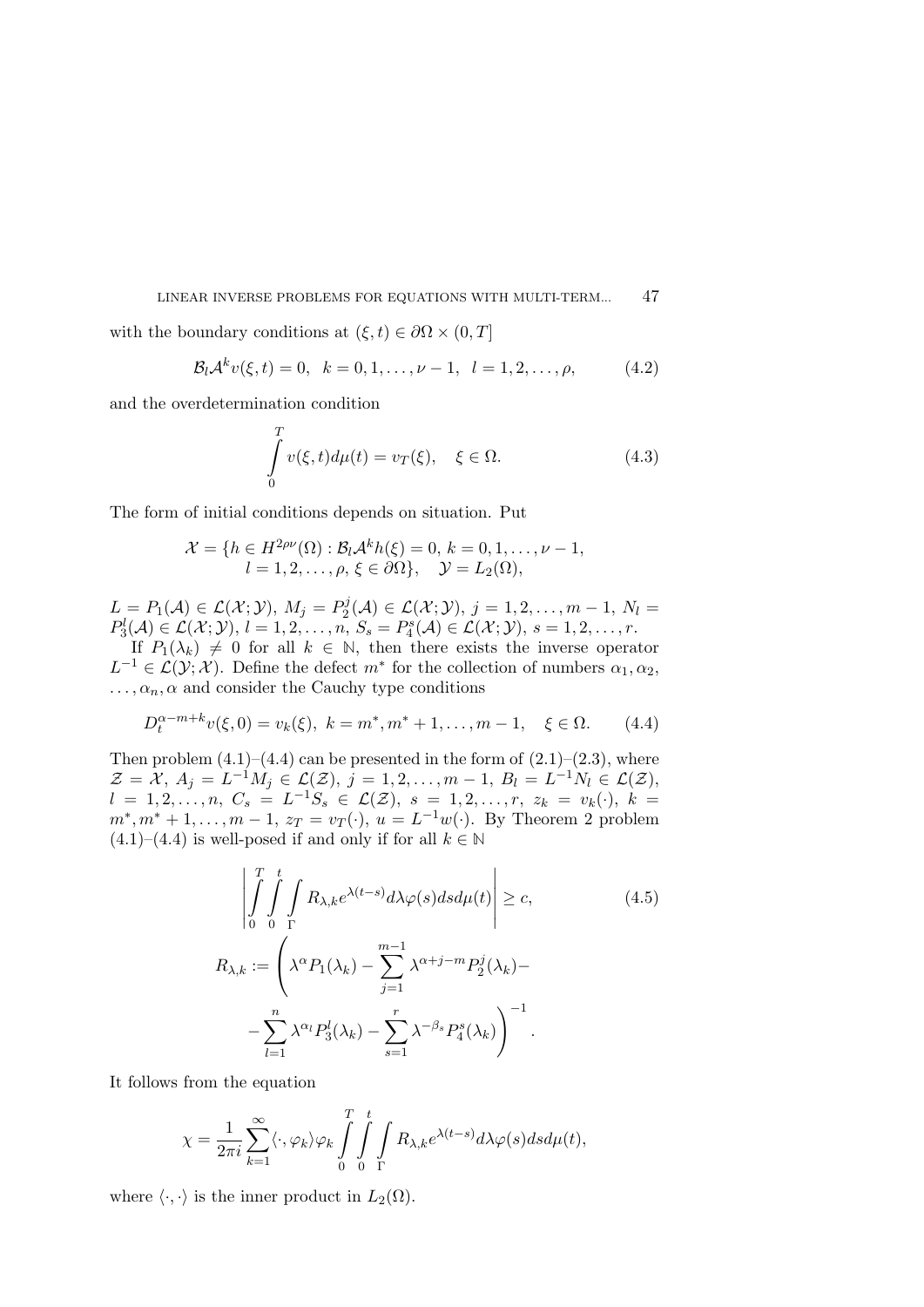EXAMPLE 1. Take  $\alpha = 5/2$ ,  $m = 3$ ,  $n = 1$ ,  $r = 1$ ,  $\alpha_1 = 2/3$ ,  $\beta_1 = 1/2$ ,  $P_1(\lambda) = \lambda^2$ ,  $P_2^1(\lambda) = b_1\lambda + b_2\lambda^2$ ,  $P_2^2(\lambda) \equiv 0$ ,  $P_3^1(\lambda) = c_0 + c_2\lambda^2$ ,  $P_4^1(\lambda) =$  $d_0 + d_1 \lambda, d = 1, \Omega = (0, \pi), \rho = 1, \mathcal{A}h = \frac{\partial^2 h}{\partial \xi^2}, \mathcal{B}_1 = I, \mu$  is the single jump at  $t_0 \in (0, T]$  function. Then  $\underline{m} = 0$ ,  $\overline{m} = 1$ ,  $m^* = 1$ ,  $\lambda_k = -k^2$  for  $k \in \mathbb{N}$ , and  $(4.1)–(4.4)$  has the form

$$
D_t^{5/2} \frac{\partial^4 v}{\partial \xi^4}(\xi, t) = \left(b_1 \frac{\partial^2}{\partial \xi^2} + b_2 \frac{\partial^4}{\partial \xi^4}\right) D_t^{1/2} v(s, t) + \left(c_0 + c_2 \frac{\partial^4}{\partial \xi^4}\right) D_t^{2/3} v(s, t) ++ \left(d_0 + d_1 \frac{\partial^2}{\partial \xi^2}\right) J_t^{1/2} v(\xi, t) + w(\xi), \ (\xi, t) \in (0, \pi) \times (0, T],
$$
  

$$
v(0, t) = v(\pi, t) = \frac{\partial^2 v}{\partial s^2}(0, t) = \frac{\partial^2 v}{\partial s^2}(\pi, t) = 0, \ t \in (0, T],
$$
  

$$
D^{1/2} v(\xi, 0) = v_1(\xi), \quad D^{3/2} v(\xi, 0) = v_2(\xi), \quad \xi \in (0, \pi),
$$
  

$$
v(\xi, t_0) = v_T(\xi), \quad \xi \in (0, \pi).
$$

The necessary and sufficient condition (4.5) of its well-posedness has the form  $\overline{\phantom{a}}$ 

$$
\left| \int_{\Gamma} \left( k^4 \lambda^{3/2} + (b_1 k^2 - b_2 k^4) \lambda^{-1/2} - (c_0 + c_2 k^4) \lambda^{-1/3} - (d_0 - d_1 k^2) \lambda^{-3/2} \right)^{-1} (e^{\lambda T} - 1) d\lambda \right| \ge c \quad \forall k \in \mathbb{N}.
$$

Consider the degenerate case. Suppose that  $P_1(\lambda_k) = 0$  for some  $k \in \mathbb{N}$ , while  $P_2^{j_0} \neq 0$ ,  $P_2^j \equiv 0$ ,  $j = j_0 + 1, j_0 + 2, ..., m - 1$ , for some  $j_0 \in$  $\{0, 1, \ldots, m-1\}$ , and  $\alpha_n > \alpha - m + j_0$ . Then provided that the polynomials  $P_1$  and  $P_3^n$  do not have common roots on the set  $\{\lambda_k\}$ , the operator  $N_n$  $(L, 0)$ -bounded (see [22]), while the projections have the form

$$
P = \sum_{P_1(\lambda_k)\neq 0} \langle \cdot, \varphi_k \rangle \varphi_k, \quad Q = \sum_{P_1(\lambda_k)\neq 0} \langle \cdot, \varphi_k \rangle \varphi_k.
$$

By Remark 1, we take the initial conditions in the form

$$
D_t^{\alpha-m+k} P_1(\mathcal{A}) u(\xi,0) = y_k(\xi), \ k = m^*, m^* + 1, \dots, m - 1, \quad \xi \in \Omega, \ (4.6)
$$

$$
\langle D_t^{\alpha_n-m_n+k} u(\cdot,0), \varphi_j \rangle = c_{kj}, P_1(\lambda_j) = 0, k = m_0^*, m_0^*+1, \dots, m_n-1.
$$
 (4.7)

Here conditions (4.7) are given for  $j \in \mathbb{N}$  such that  $P_1(\lambda_j) = 0$ ; this set is finite, since  $P_1$  is a polynomial. The finite set of n numbers  $c_{kj}$  defines the projection  $D_t^{\alpha_n-m_n+k}u(\cdot,0)$  to the subspace  $\mathcal{X}^0 := \text{ker } P, k = m_0^*, m_0^* +$  $1, \ldots, m_n - 1$ . The defects  $m^*$ ,  $m_0^*$  are determined as above. Now,  $(4.1)$ - $(4.3), (4.6), (4.7)$  is representable in the form  $(3.1), (3.18)$ – $(3.20)$  with the spaces X and Y and the operators  $L, M_j, N_l, S_s, j = 1, 2, \ldots, m - 1, l =$  $1, 2, \ldots, n, s = 1, 2, \ldots, r$ , which are chosen above.

Theorem 3 implies that problem  $(4.1)$ – $(4.3)$ ,  $(4.6)$ ,  $(4.7)$  is well-posed if and only if for all  $k \in \mathbb{N}$  such that  $P_1(\lambda_k) \neq 0$ ,

$$
\left| \int_{0}^{T} \int_{0}^{t} \int_{\Gamma_1} R_{\lambda,k} e^{\lambda(t-s)} d\lambda \varphi(s) ds d\mu(t) \right| \ge c,
$$
\n(4.8)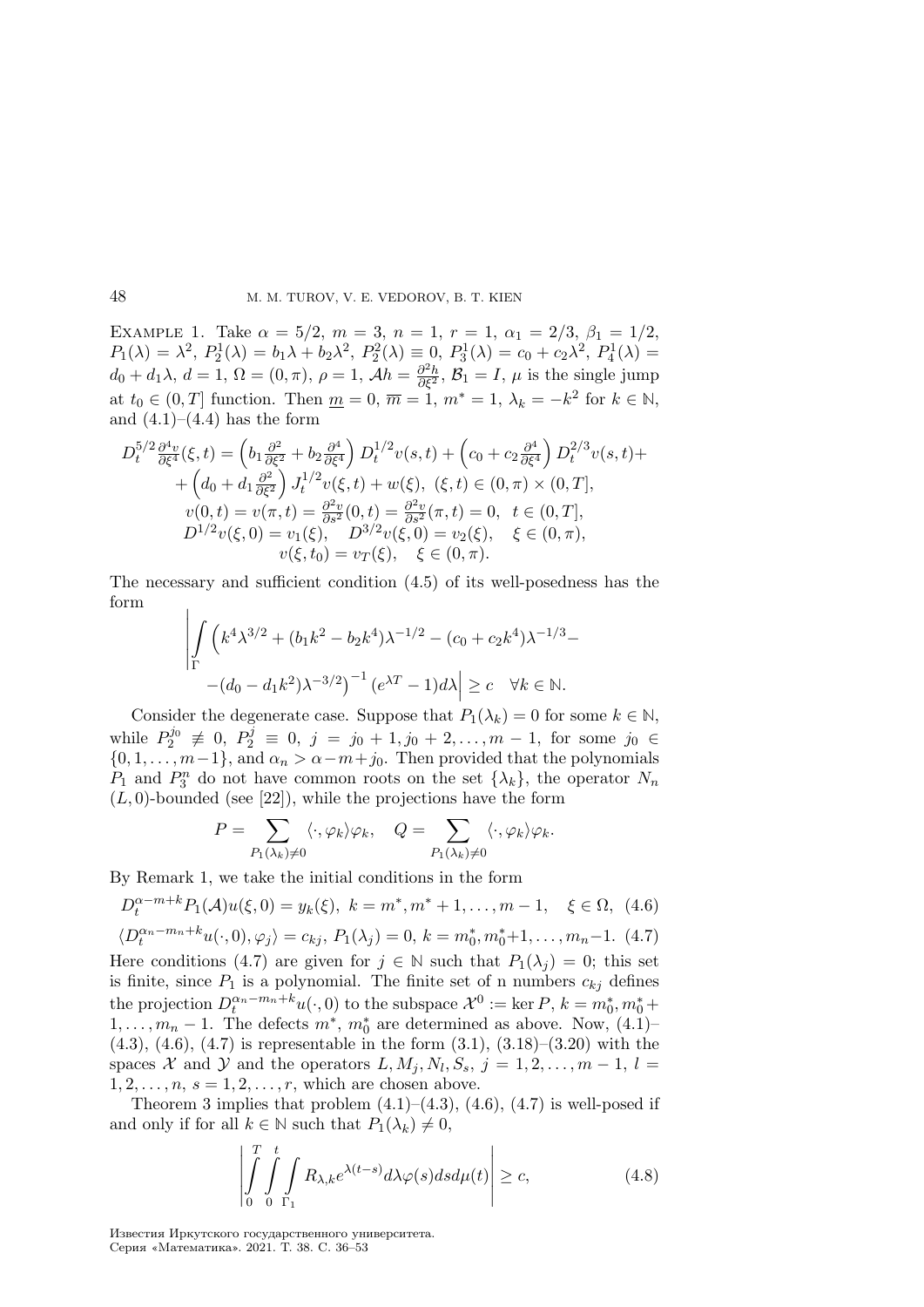and for all  $k \in \mathbb{N}$  such that  $P_1(\lambda_k) = 0$ ,

$$
\int_{0}^{T} \int_{0}^{t} \int_{\Gamma_{0}} R_{\lambda,k}^{0} e^{\lambda(t-s)} d\lambda \varphi(s) ds d\mu(t) \neq 0,
$$
\n(4.9)

.

$$
R_{\lambda,k}^0 := \left(\sum_{j=1}^{m-1} \lambda^{\alpha+j-m} P_2^j(\lambda_k) + \sum_{l=1}^n \lambda^{\alpha_l} P_3^l(\lambda_k) + \sum_{s=1}^r \lambda^{-\beta_s} P_4^s(\lambda_k)\right)^{-1}
$$

EXAMPLE 2. Take  $\alpha = 5/2$ ,  $m = 3$ ,  $n = 1$ ,  $r = 1$ ,  $\alpha_1 = 2/3$ ,  $\beta_1 = 1/2$ ,  $P_1(\lambda) = \lambda(\lambda + 9), P_2^1(\lambda) = b_1\lambda + b_2\lambda^2, P_2^2(\lambda) \equiv 0, P_3^1(\lambda) = c_0 + c_2\lambda^2,$  $P_4^1(\lambda) = d_0 + d_1\lambda, d = 1, \Omega = (0, \pi), \rho = 1, \mathcal{A}u = \frac{\partial^2 u}{\partial \xi^2}, \mathcal{B}_1 = I, \mu$  is the single jump at  $t_0 \in (0, T]$  function. Then  $m = 0$ ,  $\overline{m} = 1$ ,  $m^* = 1$ ,  $j_0 = 1$ ,  $\alpha_1 > \alpha - m + j_0, m_1 = 1, \underline{m}_0 = 1, \overline{m}_0 = 0$  and  $m_0^* = 0$ , and problem  $(4.1)$ – $(4.3)$ ,  $(4.6)$ ,  $(4.7)$  has the form

$$
D_t^{5/2} \left( \frac{\partial^4}{\partial \xi^4} + 9 \frac{\partial^2}{\partial \xi^2} \right) v(\xi, t) = \left( b_1 \frac{\partial^2}{\partial \xi^2} + b_2 \frac{\partial^4}{\partial \xi^4} \right) D_t^{1/2} v(\xi, t) +
$$
  
+  $\left( c_0 + c_2 \frac{\partial^2}{\partial \xi^2} \right) D_t^{2/3} v(\xi, t) + \left( d_0 + d_1 \frac{\partial^2}{\partial \xi^2} \right) J_t^{1/2} v(\xi, t) + w(\xi),$   
 $(\xi, t) \in (0, \pi) \times (0, T],$   
 $v(0, t) = v(\pi, t) = \frac{\partial^2 v}{\partial \xi^2} (0, t) = \frac{\partial^2 v}{\partial \xi^2} (\pi, t) = 0, t \in (0, T], \xi \in (0, \pi),$   
 $D^{1/2} \left( \frac{\partial^4}{\partial \xi^4} + 9 \frac{\partial^2}{\partial \xi^2} \right) v(\xi, 0) = y_1(\xi), \xi \in (0, \pi),$   
 $D^{3/2} \left( \frac{\partial^4}{\partial \xi^4} + 9 \frac{\partial^2}{\partial \xi^2} \right) v(\xi, 0) = y_2(\xi), \xi \in (0, \pi),$   
 $\langle J_t^{1/3} v(\cdot, 0), \sin 3\xi \rangle = c,$   
 $v(\xi, t_0) = v_T(\xi), \xi \in (0, \pi).$ 

Here  $c \in \mathbb{C}$ ,  $\langle y_k(\cdot), \sin 3\xi \rangle = 0$ ,  $k = 1, 2$ , since  $\lambda_k = -k^2$ ,  $k \in \mathbb{N}$ ,  $P_1(\lambda_3) = 0$ . Conditions  $(4.8)$ ,  $(4.9)$  have the form

$$
\left| \int_{\Gamma_1} \left( k^4 \lambda^{3/2} + (b_1 k^2 - b_2 k^4) \lambda^{-1/2} - (c_0 + c_2 k^4) \lambda^{-1/3} - (d_0 - d_1 k^2) \lambda^{-3/2} \right)^{-1} (e^{\lambda T} - 1) d\lambda \right| \ge c, \quad k \in \mathbb{N} \setminus \{3\},
$$
  

$$
\int_{\Gamma_0} \frac{(e^{\lambda T} - 1) d\lambda}{(-9b_1 + 81b_2)\lambda^{-1/2} + (c_0 + 81c_2)\lambda^{-1/3} + (d_0 - 9d_1)\lambda^{-3/2}} \neq 0.
$$

#### References

1. Glushak A.V. On an Inverse Problem for an Abstract Differential Equation of Fractional Order. Mathematical Notes, 2010, vol. 87, no. 5, pp. 654-662. https://doi.org/10.1134/S0001434610050056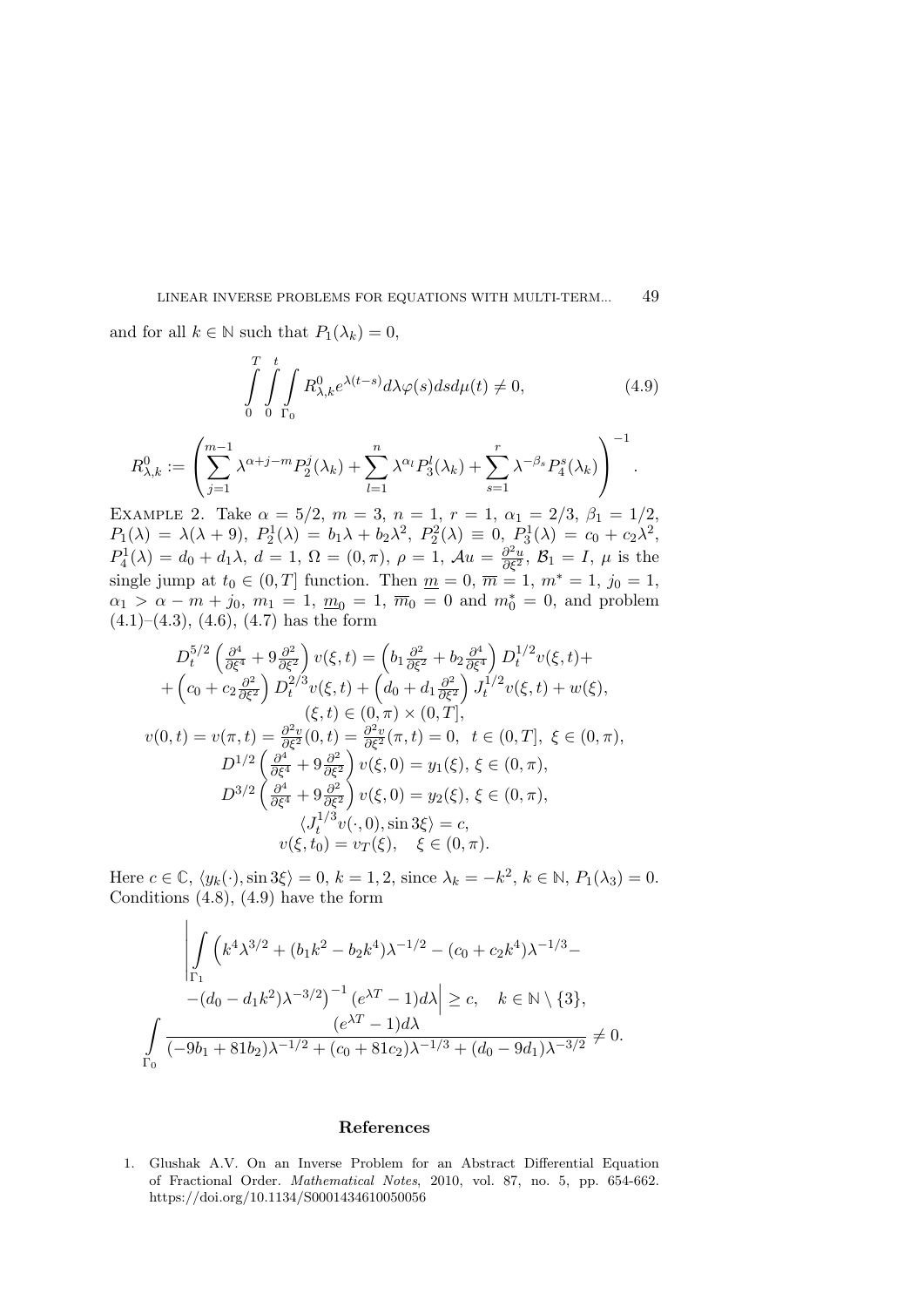- 2. Nakhushev A.M. Drobnoye ischisleniye i ego primeneniye [Fractional calculus and its applications]. Moscow, Fizmalit Publ., 2003, 272 p. (in Russian)
- 3. Pskhu A.V. Initial-value problem for a linear ordinary differential equation of noninteger order. Sbornik Mathematics, 2011, vol. 202, no. 4, pp. 571-582. http://dx.doi.org/10.1070/SM2011v202n04ABEH004156
- 4. Pyatkov S.G. Boundary Value and Inverse Problems for Some Classes of Nonclassical Operator-Differential Equations. Siberian Mathematical Journal, 2021, vol. 62, no. 3, pp. 489-502. https://doi.org/10.1134/S0037446621030125
- 5. Tikhonov I.V., Eidelman Yu.S. Problems on correctness of ordinary and inverse problems for evolutionary equations of a special form. Mathematical Notes, 1994, vol. 56, no. 2, pp. 830-839. https://doi.org/10.1007/BF02110743
- 6. Triebel H. Interpolation Theory. Function Spaces. Differential Operators. Berlin, VEB Deutscher Verlag der Wissenschaften, 1978, 531 p.
- 7. Falaleev M.V. Degenerated abstract problem of prediction-control in Banach spaces. The Bulletin of Irkutsk State University. Series Mathematics, 2010, vol. 3, pp. 126-132. (in Russian)
- 8. Fedorov V.E., Nagumanova A.V. Inverse Problem for Evolutionary Equation with the Gerasimov – Caputo Fractional Derivative in the Sectorial Case. The Bulletin of Irkutsk State University. Series Mathematics, 2019, vol. 28, pp. 123-137. https://doi.org/10.26516/1997-7670.2019.28.123 (in Russian)
- 9. Fedorov V.E., Kostić M. Identification Problem for Strongly Degenerate Evolution Equations with the Gerasimov – Caputo Derivative. Differential Equations, 2020, vol. 56, pp. 1613-1627. https://doi.org/10.1134/S00122661200120101
- 10. Fedorov V.E., Turov M.M. The Defect of a Cauchy Type Problem for Linear Equations with Several Riemann – Liouville Derivatives. Siberian Mathematical Journal, 2021, vol. 62, no. 5, pp. 925-942. https://doi.org/10.1134/S0037446621050141
- 11. Al Horani M., Favini A. Degenerate first-order inverse problems in Banach spaces. Nonlinear Analysis, 2012, vol. 75, no. 1, pp. 68-77. https://doi.org/10.1016/j.na.2011.08.001
- 12. Fedorov V.E., Ivanova N.D. Identification problem for degenerate evolution equations of fractional order. Fractional Calculus and Applied Analysis, 2017, vol. 20, no. 3, pp. 706–721. https://doi.org/10.1515/fca-2017-0037
- 13. Fedorov V.E., Nagumanova A.V., Avilovich A.S. A class of inverse problems for evolution equations with the Riemann – Liouville derivative in the sectorial case. Mathematical Methods in the Applied Sciences, 2021, vol. 44, no. 15, pp. 11961- 11969. https://doi.org/10.1002/mma.6794
- 14. Fedorov V.E., Nagumanova A.V., Kostić M. A class of inverse problems for fractional order degenerate evolution equations. Journal of Inverse and Ill-Posed Problems, 2021, vol. 29, no. 2, pp. 173-184. https://doi.org/10.1515/jiip-2017-0099
- 15. Hadid S.B., Luchko Yu.F. An operational method for solving fractional differential equations of an arbitrary real order. Panamerican Mathematical Journal, 1996, vol. 6, no. 1, pp. 57-73.
- 16. Jiang H., Liu F., Turner I., Burrage K. Analitical solutions for the multi-term time-space Caputo – Riesz fractional advection-diffussion equations on a finite domain. Journal of Mathematical Analysis and Applications, 2012, vol. 389, no. 2, pp. 1117-1127. https://doi.org/10.1016/j.jmaa.2011.12.055
- 17. Kilbas A.A., Srivastava H.M., Trujillo J.J. Theory and Applications of Fractional Differential Equations. Amsterdam, Boston, Heidelberg, Elsevier Science Publ., 2006, 540 p.
- 18. Li C.-G., Kostić M., Li M. Abstract multi-term fractional differential equations. Kragujevac Journal of Mathematics, 2014, vol. 38, no. 1, pp. 51-71. https://doi.org/10.5937/KgJMath1401051L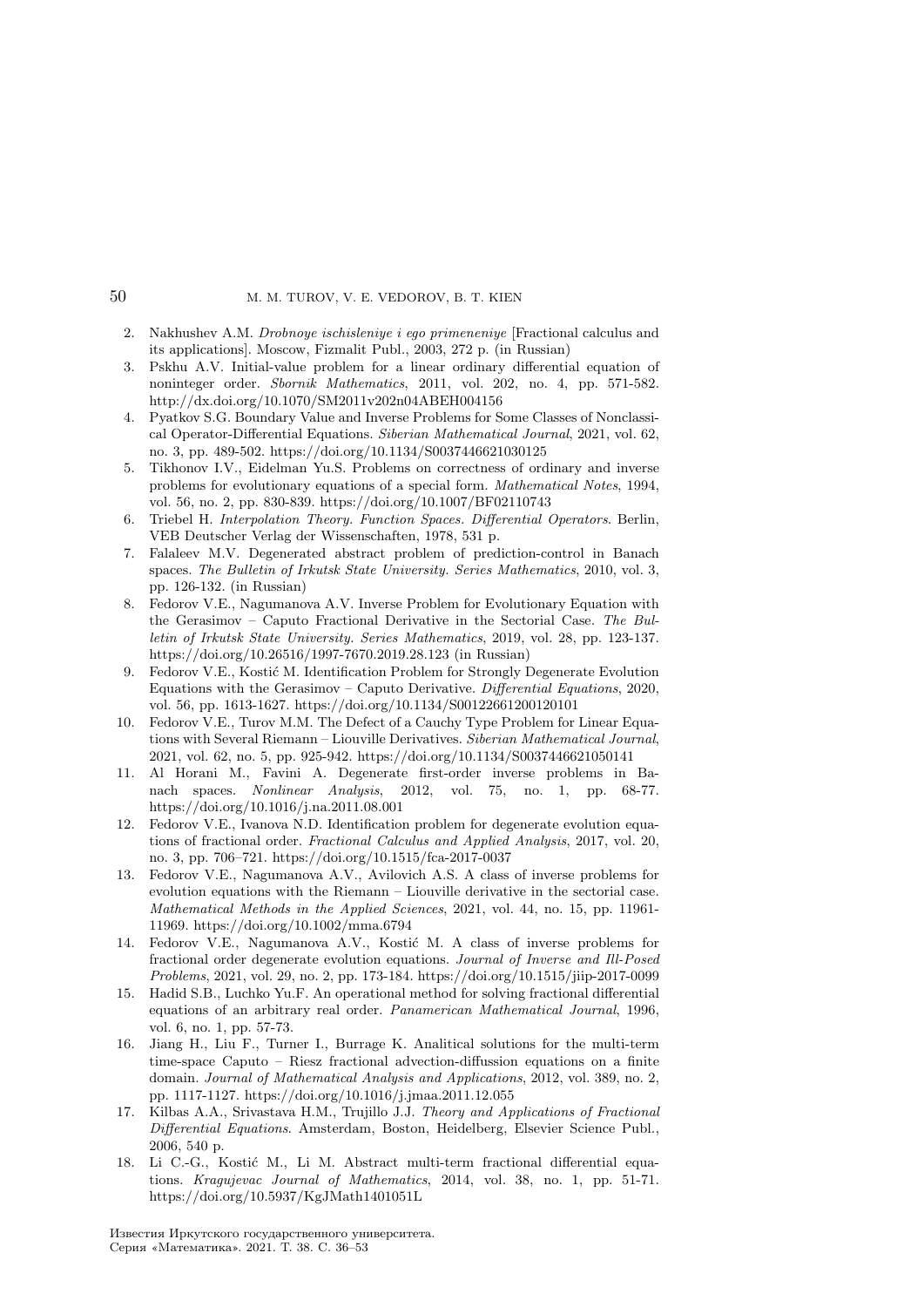- 19. Fedorov V.E., Kostić M. On a class of abstract degenerate multi-term fractional differential equations in locally convex spaces. Eurasian Mathematical Journal, 2018, vol. 9, no. 3, pp. 33-57. https://doi.org/10.32523/2077-9879-2018-9-3-33-57
- 20. Orlovsky D.G. Parameter determination in a differential equation of fractional order with Riemann – Liouville fractional derivative in a Hilbert space. Journal of Siberian Federal University. Mathematics & Physics, 2015, vol. 8, no. 1, pp. 55-63.
- 21. Prilepko A.I., Orlovskii D.G., Vasin I.A. Methods for Solving Inverse Problems in Mathematical Physics. New York, Basel, Marcel Dekker Inc., 2000, 744 p.
- 22. Sviridyuk G.A., Fedorov V.E. Linear Sobolev Type Equations and Degenerate Semigroups of Operators. Utrecht, Boston, VSP, 2003, 216 p.

Mikhail Turov, Postgraduate, Chelyabinsk State University, 129, Bratiev Kashirinykh st., Chelyabinsk, 454001, Russian Federation, tel.: (351)7997235, email: turov m m@mail.ru ORCID iD https://orcid.org/0000-0003-4075-5099

Vladimir Fedorov, Doctor of Sciences (Physics and Mathematics), Professor, Chelyabinsk State University, 129, Bratiev Kashirinykh st., Chelyabinsk, 454001, Russian Federation, tel.: (351)7997235, email: kar@csu.ru ORCID iD https://orcid.org/0000-0002-0787-3272

Bui Trong Kien, PhD, Doctor in Mathematics, Institute of Mathematics of Vietnam Academy of Science and Technology, 18, Hoang Quoc Viet road, Cau Giay district, Hanoi, Vietnam, tel.: 84 024 37563474, email: btkien@math.ac.vn

Received 29.10.2021

# Линейные обратные задачи для уравнений с несколькими производными Римана – Лиувилля

М. М. Туров<sup>1</sup>, В. Е. Федоров<sup>1,2</sup>, Б. Т. Киен<sup>3</sup>

 $1$  Челябинский государственный университет, Челябинск, Российская Федерация

<sup>2</sup> Южно-Уральский государственный университет (национальный исследовательский университет), Челябинск, Российская Федерация

<sup>3</sup> Институт математики Вьетнамской академии науки и технологий, Ханой, Вьетнам

Аннотация. Рассматриваются вопросы корректности линейных обратных коэффициентных задач для уравнений в банаховых пространствах с несколькими дробными производными Римана – Лиувилля и с ограниченными операторами при них. Получены критерии корректности как для уравнения, разрешенного относительно старшей дробной производной, так и в случае вырожденного оператора при старшей производной в уравнении. В вырожденной задаче исследованы два существенно различных случая: когда дробная часть порядка второй по старшинству производной равна дробной части порядка старшей дробной производной или отличается от нее. Абстрактные результаты использованы при исследовании обратных задач для уравнений в частных производных с многочленами от самосопряженного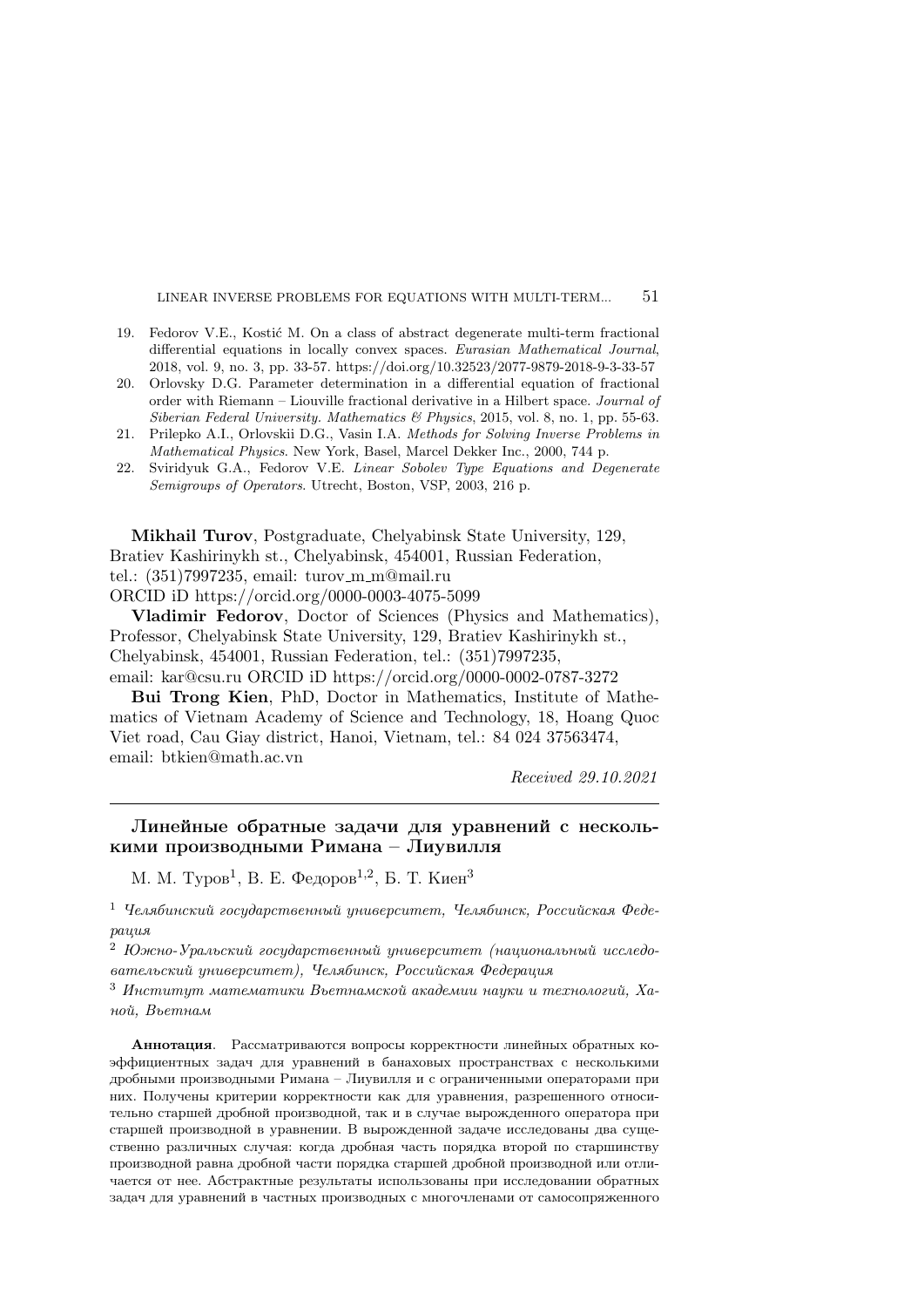эллиптического дифференциального по пространственным переменным оператора и с производными Римана – Лиувилля по времени.

Ключевые слова: обратная задача, дробная производная Римана – Лиувилля, вырожденные эволюционные уравнения, начально-краевая задача.

### Список литературы

- 1. Глушак А. В. Об одной обратной задаче для абстрактного дифференциального уравнения дробного порядка // Математические заметки. 2010. Т. 87, вып. 5. С. 684–693. https://doi.org/10.4213/mzm4437
- 2. Нахушев А. М. Дробное исчисление и его применение. M. : Физматлит, 2003. 272 с.
- 3. Псху А. В. Начальная задача для линейного обыкновенного дифференциального уравнения дробного порядка // Математический сборник. 2011. Т. 202, № 4. C. 111–122. https://doi.org/10.4213/sm7645
- 4. Пятков С. Г. Краевые и обратные задачи для некоторых классов неклассических операторно-дифференциальных уравнений // Сибирский математический журнал. 2021. Т. 62, № 3. C. 603–618. https://doi.org/10.33048/smzh.2021.62.312
- 5. Тихонов И. В., Эйдельман Ю. С. Вопросы корректности прямых и обратных задач для эволюционного уравнения специального вида // Математические заметки. 1994. Т. 56, вып. 2. С. 99–113.
- 6. Трибель Х. Теория интерполяции. Функциональные пространства. Дифференциальные операторы. М. : Мир, 1980. 664 с.
- 7. Фалалеев М. В. Абстрактная задача прогноз-управление с вырождением в банаховых пространствах // Известия Иркутского государственного университета. Серия Математика. 2010. Т. 3, № 1. C. 126–132.
- 8. Федоров В. Е., Нагуманова А. В. Обратная задача для эволюционного уравнения с дробной производной Герасимова – Капуто в секториальном случае // Известия Иркутского государственного университета. Серия. 2019. Т. 28. C. 123–137. https://doi.org/10.26516/1997-7670.2019.28.123
- 9. Федоров В. Е., Костич М. Задача идентификации для сильно вырожденных эволюционных уравнений с производной Герасимова – Капуто // Дифференциальные уравнения. 2021. Т. 57, № 1. С. 100–113. https://doi.org/10.31857/S037406412101009X
- 10. Федоров В. Е., Туров М. М. Дефект задачи типа Коши для линейных уравнений с несколькими производными Римана – Лиувилля // Сибирский математический журнал. 2021. Т. 62, № 5. С. 1143–1162.
- 11. Al Horani M., Favini A. Degenerate first-order inverse problems in Banach spaces // Nonlinear Analysis. 2012. Vol. 75, N. 1. P. 68–77. https://doi.org/10.1016/j.na.2011.08.001
- 12. Fedorov V. E., Ivanova N. D. Identification problem for degenerate evolution equations of fractional order // Fractional Calculus and Applied Analysis. 2017. Vol. 20, N. 3. P. 706–721. https://doi.org/10.1515/fca-2017-0037
- 13. Fedorov V. E., Nagumanova A. V., Avilovich A. S. A class of inverse problems for evolution equations with the Riemann – Liouville derivative in the sectorial case // Mathematical Methods in the Applied Sciences. 2021. Vol. 44, N. 15. P. 11961– 11969. https://doi.org/10.1002/mma.6794